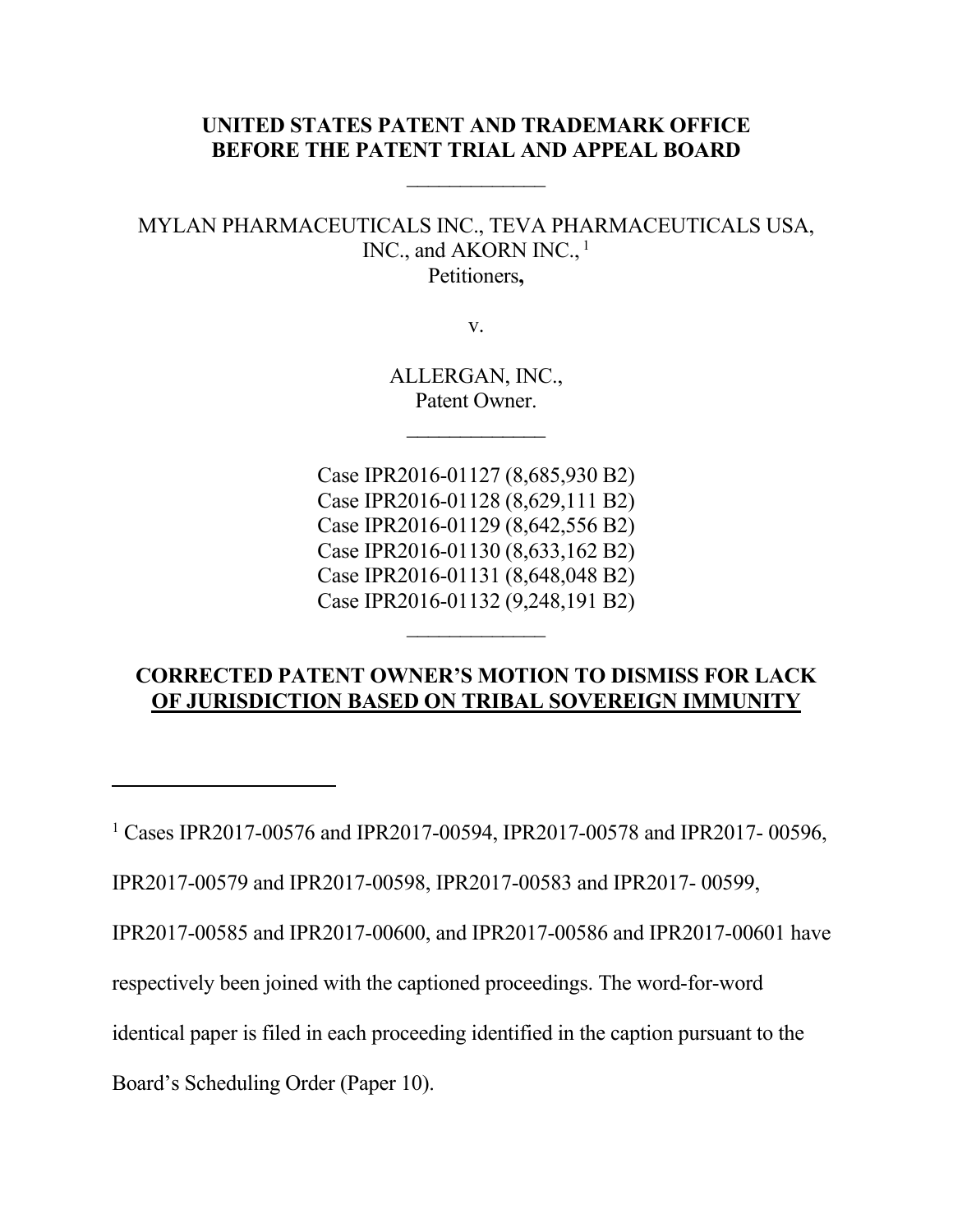# **TABLE OF CONTENTS**

| I.          |                                                                       |
|-------------|-----------------------------------------------------------------------|
| II.         |                                                                       |
| III.        |                                                                       |
|             |                                                                       |
|             |                                                                       |
| IV.         |                                                                       |
|             |                                                                       |
|             | 1. Congress has not unequivocally abrogated the Tribe's sovereign     |
|             | 2. The Tribe has not unequivocally and expressly waived its           |
|             | B. The Tribe's Sovereign Immunity Applies to all Adjudicatory         |
|             |                                                                       |
|             | 1. The Tribe is an indispensable party under the Board's identity-of- |
|             |                                                                       |
|             | 3. Allergan lacks authority under the statutory scheme to continue to |
| $V_{\cdot}$ |                                                                       |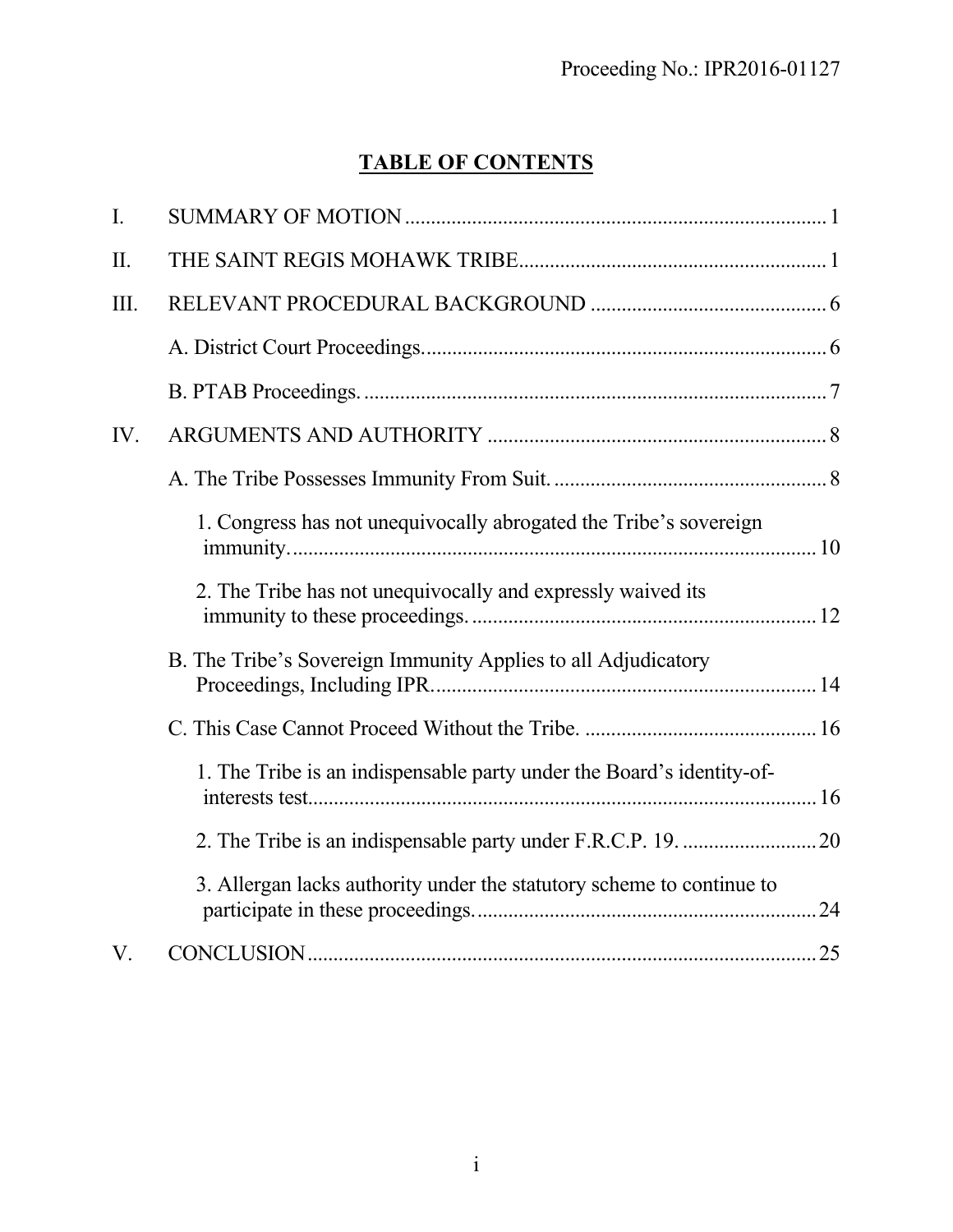# **TABLE OF AUTHORITIES**

# **CASES**

| A123 Sys. Inc. v. Hydro-Quebec,                                            |  |
|----------------------------------------------------------------------------|--|
| Am. Greyhound Racing, Inc. v. Hull,                                        |  |
| Amerind Risk Mgmt. Corp. v. Malaterre,                                     |  |
| Bassett v. Mashantucket Pequot Tribe,                                      |  |
| Blue Legs v. U.S. Bureau of Indian Affairs,                                |  |
| C & L Enters. Inc. v. Citizen Band Potawatomi Tribe of Okla.,              |  |
| Coach Servs., Inc. v. Triumph Learning LLC,                                |  |
| Demontiney v. U.S. ex rel. Dept. of Interior, Bureau of Indian Affairs,    |  |
| Enter. Mgmt. Consultants Inc v. United States,                             |  |
| Ethicon Endo-Surgery, Inc. v. Covidien LP,                                 |  |
| Fed. Mar. Comm'n v. S.C. State Ports Auth.,                                |  |
| Florida Paraplegic, Ass'n, Inc. v. Miccosukee Tribe of Indians of Florida, |  |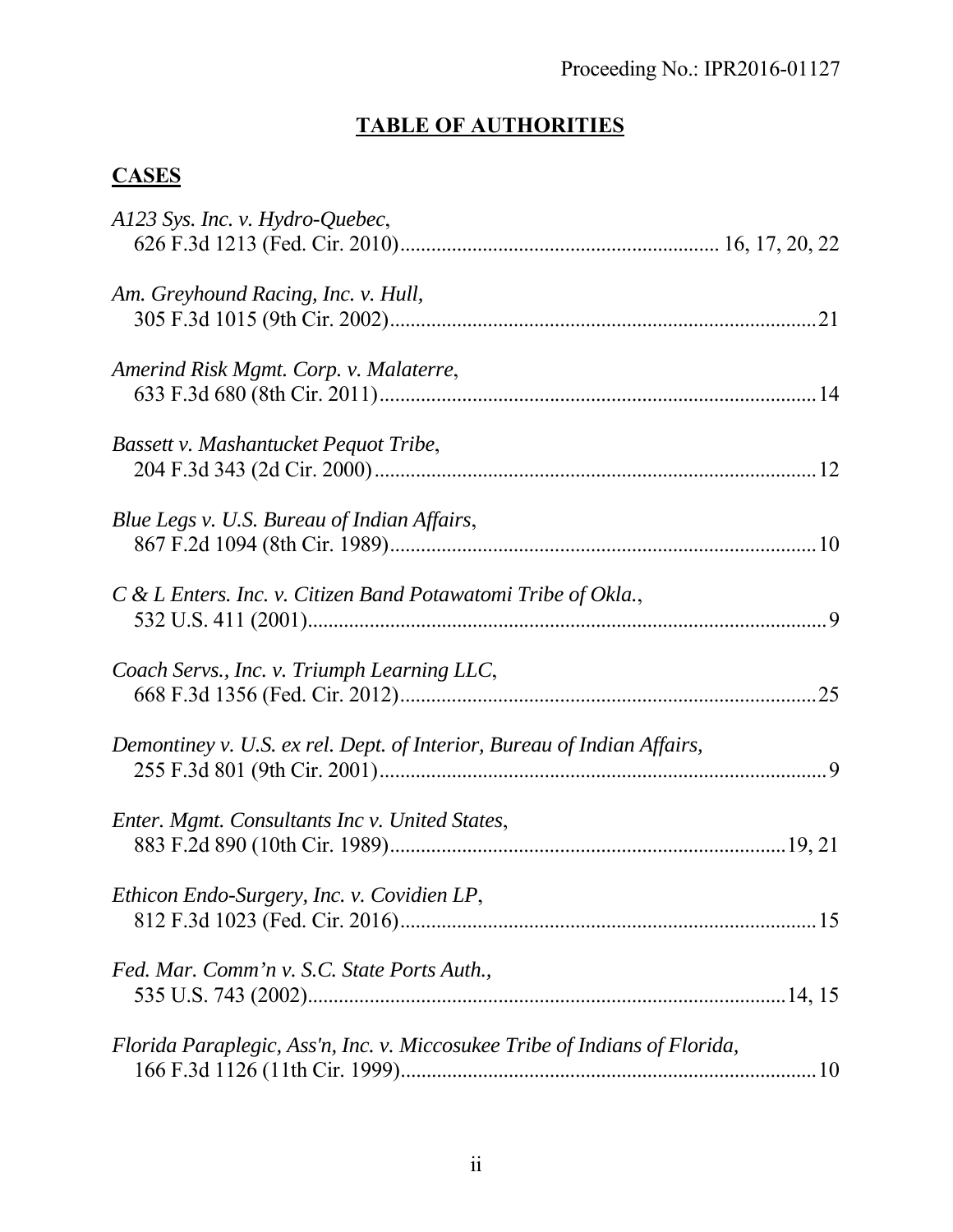| Florida Prepaid Postsecondary Education Expense Bd. v. College Savings Bank,                                   |
|----------------------------------------------------------------------------------------------------------------|
| Florida v. Seminole Tribe of Florida.,                                                                         |
| Friends of Amador Cty. v. Salazar,                                                                             |
| Garcia v. Akwesasne Housing Authority,                                                                         |
| Great Plains Lending, LLC v. Conn. Dep't of Banking,<br>No. HHBCV156028096S, 2015 WL 9310700 (Conn. Super. Ct. |
| Home Bingo Network v. Multimedia Games, Inc.,                                                                  |
| In re Magnum Oil Tools Int'l, Ltd.,                                                                            |
| Jamul Action Committee v. Chaudhuri,                                                                           |
| Kiowa Tribe of Okla. v. Mfg. Techs. Inc.,                                                                      |
| Klamath Tribe Claims Comm. v. United States,                                                                   |
| Koniag, Inc., Vill. of Uyak v. Andrus,                                                                         |
| Lomayaktewa v. Hathaway,<br>.23                                                                                |
| Mesa Grande Band of Mission Indians v. United States,                                                          |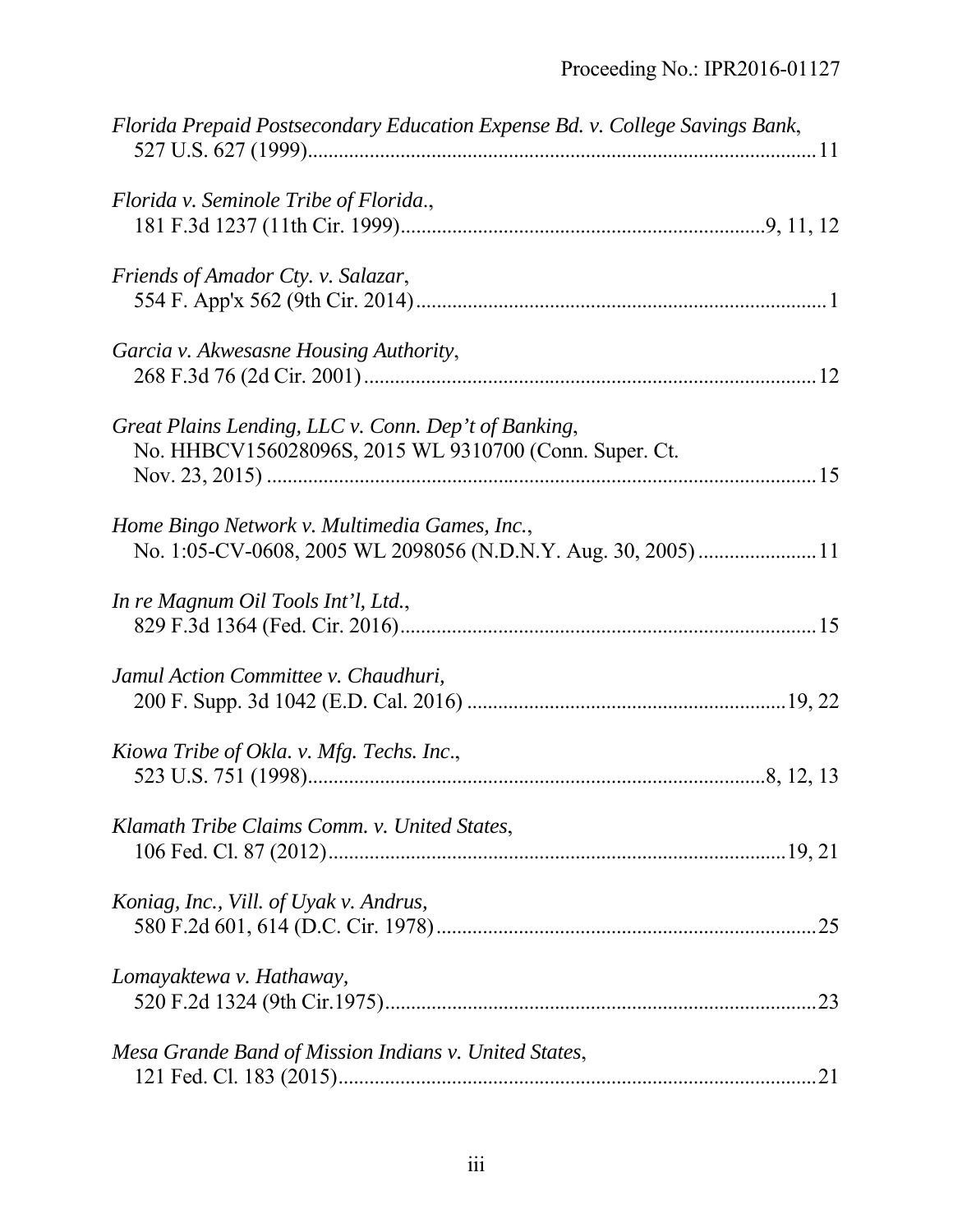| Michigan v. Bay Mills Indian Community,                                                                                  |
|--------------------------------------------------------------------------------------------------------------------------|
| Okla. Tax Comm'n v. Citizen Band Potawatomi Indian Tribe of Okla.,                                                       |
| Osage Tribal Council ex rel. Osage Tribe of Indians v. U.S. Dep't of Labor,                                              |
| Pan Am. Co. v. Sycuan Band of Mission Indians,                                                                           |
| Puyallup Tribe, Inc. v. Dep't of Game,                                                                                   |
| Quileute Indian Tribe v. Babbitt,                                                                                        |
| Ransom v. St. Regis Mohawk Educ. and Cmty. Fund, Inc.,                                                                   |
| Republic of Philippines v. Pimentel,                                                                                     |
| Ritchie v. Simpson,                                                                                                      |
| Santa Clara Pueblo v. Martinez,                                                                                          |
| SAS Inst., Inc. v. ComplementSoft, LLC,                                                                                  |
| Specialty House of Creation, Inc. v. Quapaw Tribe,<br>No. 10-CV-371-GKF-TLW, 2011 WL 308903 (N.D. Okla. Jan. 27, 2011)11 |
| U.S. ex rel. Hall v. Tribal Development Corp.,<br>.23                                                                    |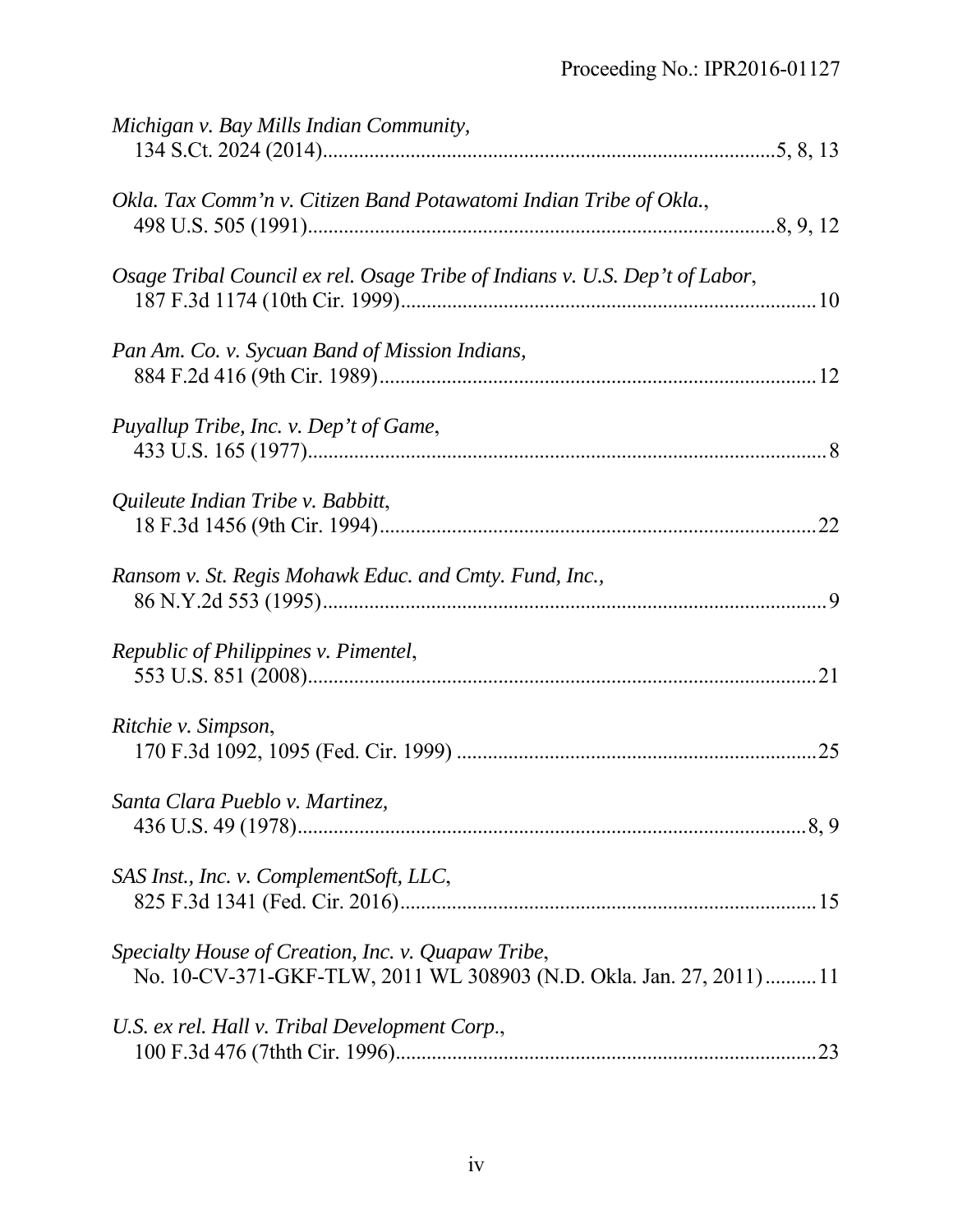| U.S. v. U.S. Fid. & Guar. Co.,                                                 |
|--------------------------------------------------------------------------------|
| Union Pac. R.R. Co. v. Runyon,                                                 |
| University of Utah v. Max-Planck-Gesellschaft Zur Forderun-der Wissenschaften, |
| Ute Distrib. Corp. v. Ute Indian Tribe,                                        |
| Vas-Cath, Inc. v. Curators of Univ. of Missouri,                               |
| White v. Univ. of Cal.,                                                        |
| Williams v. Poarch Band of Creek Indians,                                      |
| Worcester v. State of Ga.,                                                     |
| Xechem Int'l, Inc. v. Univ. of Tex. M.D. Anderson Cancer Ctr.,                 |
| <b>ADMINISTRATIVE ORDERS:</b>                                                  |
| Alhameed v. Grand Traverse Resort & Casino,                                    |
| Covidien LP v. Univ. of Fla. Research Found. Inc.,                             |
| In the Matter of Jamal Kanj v. Viejas Band of Kumeyaay Indians,                |
| In the Matter of Private Fuel Storage,                                         |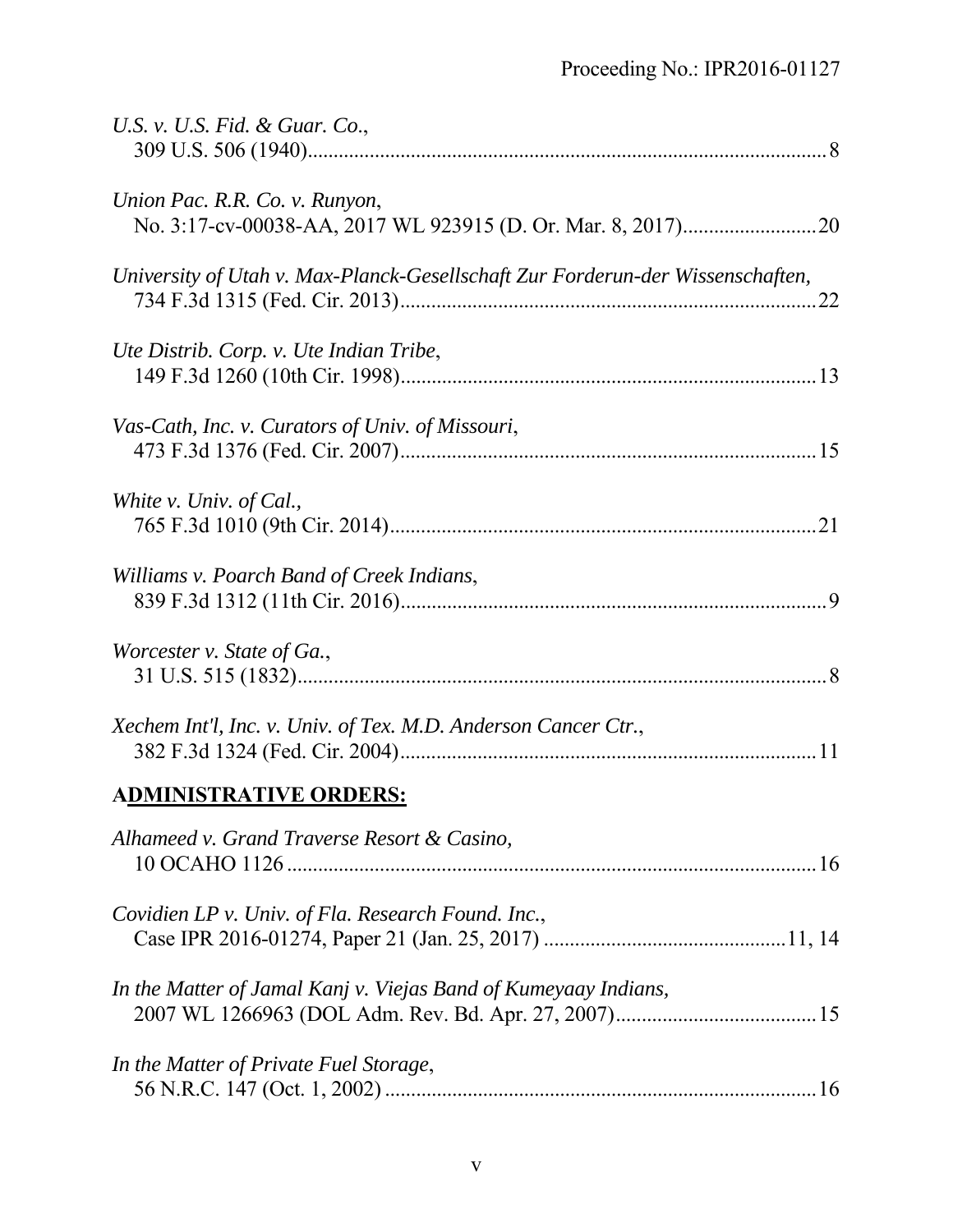| In the Matter of Tammy Stroud v. Mohegan Tribal Gaming Authority, |  |
|-------------------------------------------------------------------|--|
| Neochord, Inc. v. Univ. of Md., et al,                            |  |
| Reactive Surfaces Ltd., LLP v. Toyota Motor Corp.,                |  |
| <b>STATUTES:</b>                                                  |  |
|                                                                   |  |
|                                                                   |  |
|                                                                   |  |
|                                                                   |  |
|                                                                   |  |
|                                                                   |  |
|                                                                   |  |
|                                                                   |  |
|                                                                   |  |
|                                                                   |  |
| <b>REGULATIONS:</b>                                               |  |
|                                                                   |  |
| <b>RULES:</b>                                                     |  |
|                                                                   |  |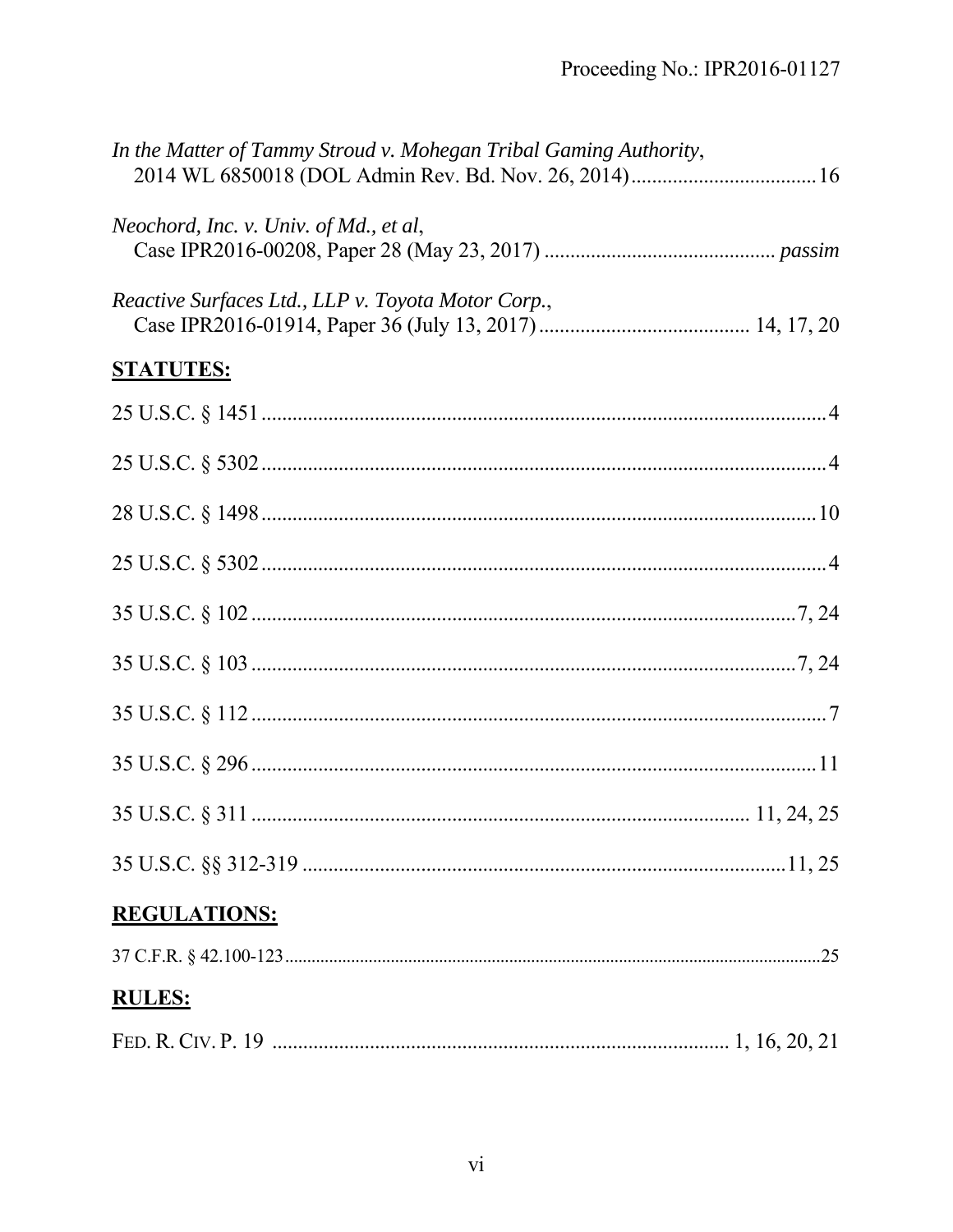# **LIST OF EXHIBITS**

| Exhibit No. | Description                                                                                                                                                   |
|-------------|---------------------------------------------------------------------------------------------------------------------------------------------------------------|
| EX. 2001    | NDA 21-023 Cyclosporine Ophthalmic Emulsion 0.05%,<br>Original NDA Filing, Vol. 1 (Feb. 24, 1999)                                                             |
| EX. 2002    | U.S. Pat. No. 4,839,342                                                                                                                                       |
| EX. 2003    | Said et al., Investigative Ophthalmology & Visual Science, vol.<br>48, No. 11 (Nov. 2007):5000-5006                                                           |
| EX. 2004    | Alba et al., Folia Ophthalmol. Jpn. 40:902-908 (1989)                                                                                                         |
| EX. 2005    | Stedman's Medical Dictionary, definition of therapeutic                                                                                                       |
| EX. 2006    | Dorland's Illustrated Medical Dictionary, definition of<br>therapeutic                                                                                        |
| EX. 2007    | Stedman's Medical Dictionary, definition of palliative                                                                                                        |
| EX. 2008    | RESTASIS® label                                                                                                                                               |
| EX. 2009    | Murphy, R., "The Once and Future Treatment of Dry Eye,"<br>Review of Optometry, pp. 73-75 (Feb. 15, 2000)                                                     |
| EX. 2010    | <b>RESERVED</b>                                                                                                                                               |
| EX. 2011    | Agarwal, Priyanka and Ilva D. Rupenthal, "Modern Approaches<br>to the Ocular Delivery of Cyclosporine A," Drug Discovery<br>Today, vol. 21, no. 6 (June 2016) |
| EX. 2012    | Damato et al., "Senile Atrophy of the Human Lacrimal Gland:<br>The Contribution of Chronic Inflammatory Disease," British<br>Journal of Ophthalmology (1984)  |
| EX. 2013    | Higuchi, "Physical Chemical Analysis of Percutaneous<br>Absorption Process From Creams and Ointments," Seminar,<br>New York City (1959)                       |
| EX. 2014    | Lallemand et al., "Cyclosporine a Delivery to the Eye: A<br>Pharmaceutical Challenge," European Journal of Pharmaceutics<br>and Biopharmaceutics (2003)       |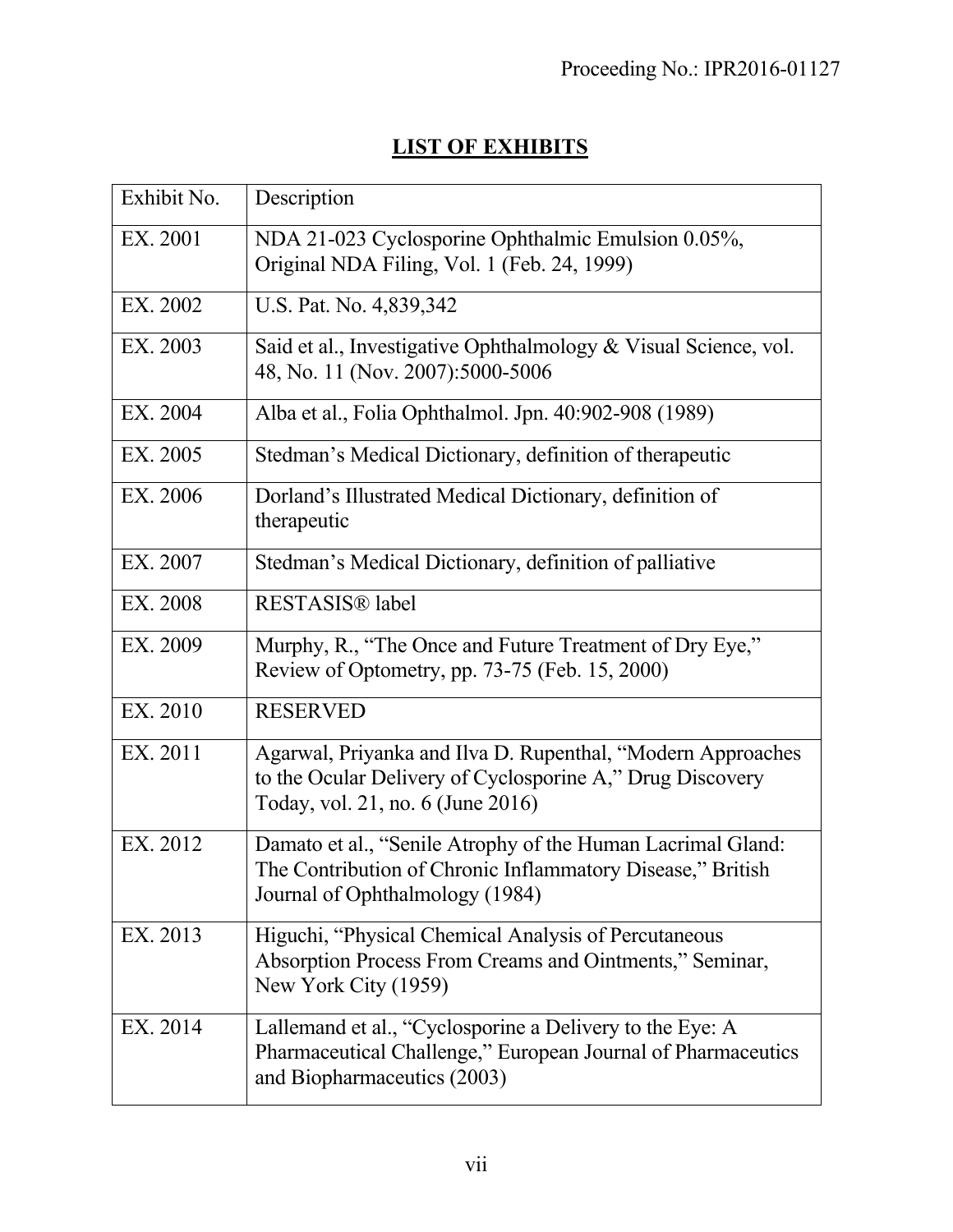| EX. 2015 | das Neves et al., "Mucosal Delivery of Biopharmaceuticals:<br>Biology, Challenges and Strategies," Springer Science (2014)                                   |
|----------|--------------------------------------------------------------------------------------------------------------------------------------------------------------|
| EX. 2016 | Power et al., "Effect of Topical Cyclosporin A on Conjunctival T<br>Cells in Patients with Secondary Sjögren's Syndrome," Cornea<br>$12(6)$ : 507-511 (1993) |
| EX. 2017 | Schaefer et al., "Skin Permeability," Springer-Verlag (1982)                                                                                                 |
| EX. 2018 | Stern et al., "The Pathology of Dry Eye: The Interaction Between<br>the Ocular Surface and Lacrimal Glands," Cornea 17(6): 584-589<br>(1998)                 |
| EX. 2019 | Wepierre, Jacques and Jean-Paul Marty, "Percutaneous<br>Absorption of Drugs," Elsvier/North-Holland Biomedical Press<br>(1970)                               |
| EX. 2020 | Williamson et al., "Histology of the Lacrimal Gland in<br>Keratoconjunctivitis Sicca," Brit. F. Ophthal /91973)                                              |
| EX. 2021 | "Approved Drug Products with Therapeutic Equivalence"<br>Evaluations," U.S. Department of Health and Huma Services,<br>37 <sup>th</sup> Edition (2017)       |
| EX. 2022 | Lemp, Michael A., "Report of the National Eye<br>Institute/Industry Workshop on Clinical Trials in Dry Eyes,"<br>CLAO Journal, vol. 21, no. 4 (October 1995) |
| EX. 2023 | Deposition transcript of Mansoor Amiji, Ph.D.                                                                                                                |
| EX. 2024 | Declaration of John D. Sheppard, M.D., M.M.Sc.                                                                                                               |
| EX. 2025 | Declaration of Dr. Thorsteinn Loftsson, Ph.D.                                                                                                                |
| EX. 2026 | Declaration of Eric Rubinson                                                                                                                                 |
| EX. 2027 | Allergan PK-98-074 Report                                                                                                                                    |
| EX. 2028 | Declaration of Robert S. Maness, Ph.D.                                                                                                                       |
| EX. 2029 | DiMasi, "Risks in New Drug Development: Approval Success<br>Rates for Investigational Drugs," Clinical Pharmacology and<br>Therapeutics, May 2001            |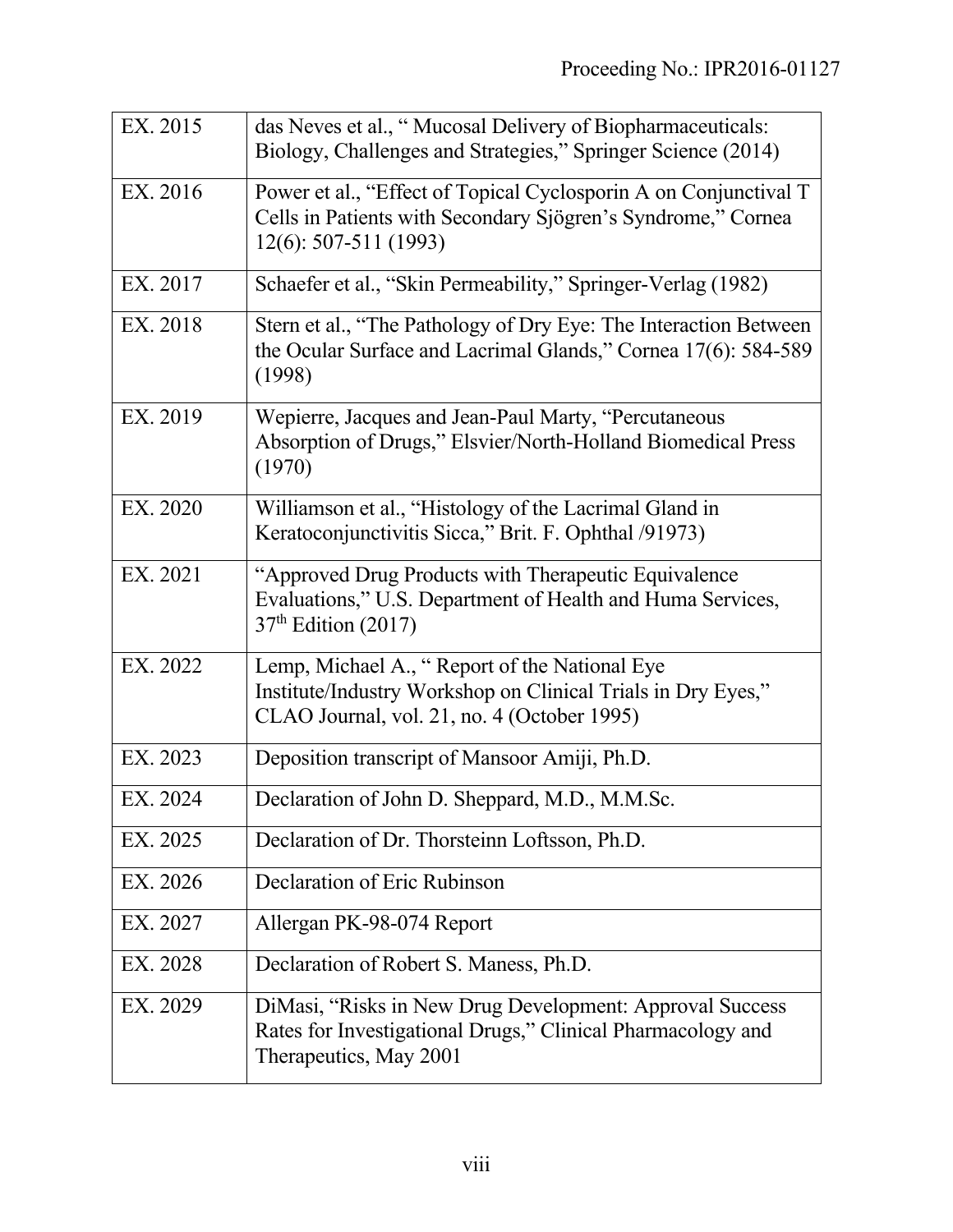| EX. 2030 | FDA Review, "The Drug Development and Approval Process"                                                                                               |
|----------|-------------------------------------------------------------------------------------------------------------------------------------------------------|
| EX. 2031 | Allergan – NYSE: AGN – Company Profile                                                                                                                |
| EX. 2032 | Drugs@FDA: FDA Approved Drug Products,<br>http://www.accessdata.fda.gov/scripts/cder/daf/index.cfm?event=<br>overview.process&ApplNo=021023           |
| EX. 2033 | Drugs@FDA: FDA Approved Drug Products, Restasis<br>Approved,<br>http://www.accessdata.fda.gov/drugsatfda_docs/nda/2003/21-<br>023 Restasis Approv.PDF |
| EX. 2034 | Drugs@FDA: FDA Approved Drug Products,<br>http://www.accessdata.fda.gov/scripts/cder/daf/index.cfm?event=<br>overview.process&ApplNo=050790           |
| EX. 2035 | Facts About Dry Eye, https://nei.nih.gov/health/dryeye/dryeye                                                                                         |
| EX. 2036 | Christopher Glenn, "New Thinking Spurs New Products,"<br>Review of Ophthalmology, February 15, 2003                                                   |
| EX. 2037 | Mark B. Abelson, MD and Jason Casavant, "Give Dry Eye a<br>One-two Punch," Review of Ophthalmology, March 15, 2003                                    |
| EX. 2038 | Deposition of David LeCause, February 17, 2017                                                                                                        |
| EX. 2039 | Joan-Marie Stiglich ELS, "Restasis: the road to approval,"<br>Ocular Surgery News, March 1, 2003                                                      |
| EX. 2040 | Lynda Charters, "Increased Tear Production," Ophthalmology<br>Times, February 1, 2003                                                                 |
| EX. 2041 | <b>RESERVED</b>                                                                                                                                       |
| EX. 2042 | Jonathan R. Pirnazar, MD, "Taking a Custom Approach to Dry<br>Eye Treatment," Ophthalmology Management, February 1, 2004                              |
| EX. 2043 | <b>RESERVED</b>                                                                                                                                       |
| EX. 2044 | FDA label for Xiidra®                                                                                                                                 |
| EX. 2045 | <b>RESERVED</b>                                                                                                                                       |
| EX. 2046 | Restasis Strategic Plan Forecast 2009-2013                                                                                                            |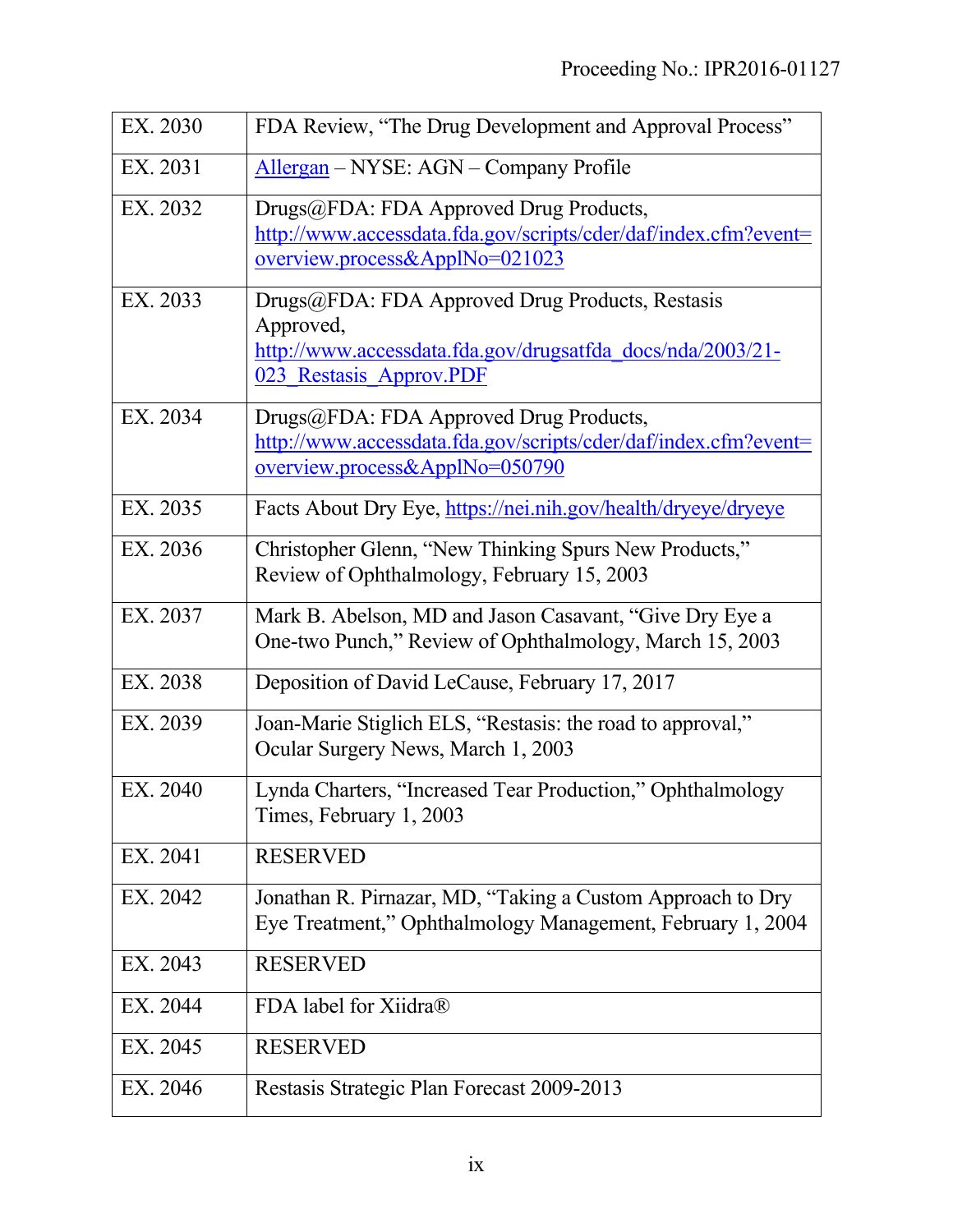| EX. 2047 | Allergan Inc., Credit Suisse First Boston Equity Research<br>Report, Jan 30, 2003                                                                        |
|----------|----------------------------------------------------------------------------------------------------------------------------------------------------------|
| EX. 2048 | Allergan Inc., Buckingham Research Group Equity Research<br>Report, Feb 5, 2003                                                                          |
| EX. 2049 | Allergan Inc., SalomonSmithBarney Equity Research Report,<br>Feb 12, 2003                                                                                |
| EX. 2050 | Allergan Inc., Morgan Stanley Equity Research Report, Jan 30,<br>2003                                                                                    |
| EX. 2051 | Restasis P&L (US Only excl. Canada and Puerto Rico)                                                                                                      |
| EX. 2052 | Allergan Inc., Morgan Stanley Equity Research Report, Apr 30,<br>2004                                                                                    |
| EX. 2053 | Allergan Inc., JP Morgan Equity Research Report, Nov 1, 2005                                                                                             |
| EX. 2054 | <b>RESERVED</b>                                                                                                                                          |
| EX. 2055 | "commercial Restasis Formulary June 2006.xls"                                                                                                            |
| EX. 2056 | "NOVEMBER 2006 input MHC Report Restasis Playbook<br>data.ppt"                                                                                           |
| EX. 2057 | Restasis® 2013 Managed Markets Tactics & Preliminary<br>Budget, August 8, 2012                                                                           |
| EX. 2058 | <b>RESERVED</b>                                                                                                                                          |
| EX. 2059 | <b>RESERVED</b>                                                                                                                                          |
| EX. 2060 | "Allergan Inc. (AGN) - Q4 2002 Financial Release Conference<br>Call<br>Wednesday, January 29, 2003 11:00 am" Fair Disclosure<br><b>Financial Network</b> |
| EX. 2061 | Restasis Launch Marketing Plan, dated February 12-13, 2003                                                                                               |
| EX. 2062 | Allergan Dry Eye, "Dry Eye Franchise 2014 Business Plan,"<br>2014 U.S. Eye Care Sales & Marketing Plan, September 9, 2013                                |
| EX. 2063 | Allergan Eye Care, "US Dry Eye Strat Plan Narrative: Summary<br>Version," April 16, 2011                                                                 |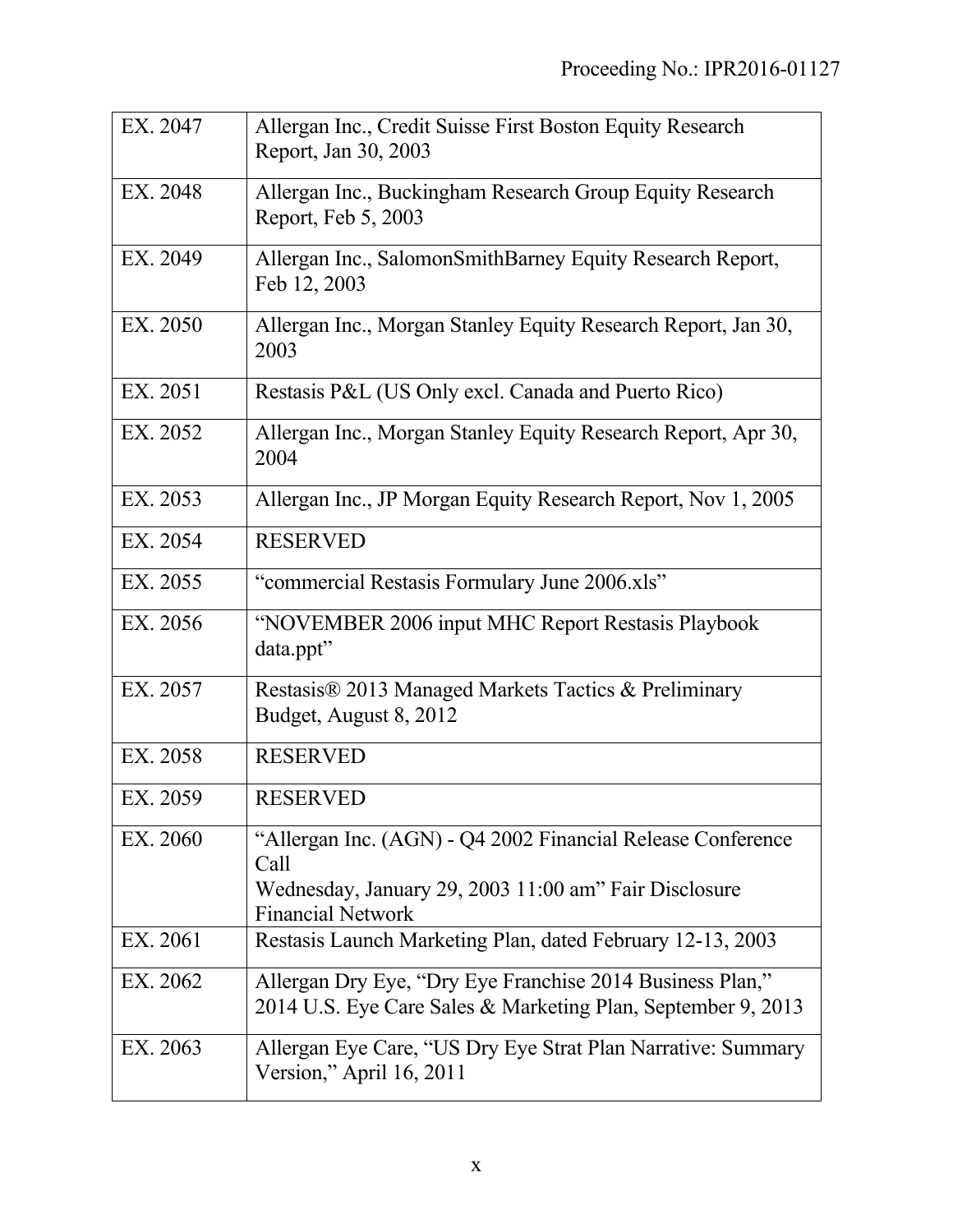| EX. 2064 | Kline, Kate, "Restasis Professional Critical Issues," Allergan Dry<br>Eye, 2010                                                                                                                          |
|----------|----------------------------------------------------------------------------------------------------------------------------------------------------------------------------------------------------------|
| EX. 2065 | Allergan Dry Eye, "Restasis Business Update," August 16, 2010                                                                                                                                            |
| EX. 2066 | "Sales-Units 2011-2016 AllData NSP Feb-19-<br>2017 RESTASIS.xlsx"                                                                                                                                        |
| EX. 2067 | <b>RESERVED</b>                                                                                                                                                                                          |
| EX. 2068 | Iazuka and Jin, "The Effect of Prescription Drug Advertising on<br>Doctor Visits," Journal of Economics and Management Strategy,<br>2007                                                                 |
| EX. 2069 | Bradford, Kleit, Nietert, et al, "How Direct-to-Consumer<br>Television Advertising for Osteoarthritis Drugs Affect<br>Physicians' Prescribing Behavior," Health Affairs, 2006                            |
| EX. 2070 | Calfee, Winston, and Stempski, "Direct-to-Consumer<br>Advertising and the Demand for Cholesterol Reducing Drugs,"<br>Journal of Law and Economics, 2002                                                  |
| EX. 2071 | Bradford, Kleit, Nietert, et al, "Effects of Direct-to-Consumer<br>Advertising of Hydroxymethylglutaryl Coenzyme A Reductase<br>Inhibitors or Attainment of LDL-C Goals," Clinical<br>Therapeutics, 2006 |
| EX. 2072 | Restasis NPA Monthly                                                                                                                                                                                     |
| EX. 2073 | Restasis Projects, Global R&D Cost                                                                                                                                                                       |
| EX. 2074 | Refresh Endura Lubricant Eye Drops (Allergan), Theodora                                                                                                                                                  |
| EX. 2075 | Declaration of Jonathan Singer in support of Petitioner's Motion<br>for Pro Hac Vice Admission                                                                                                           |
| EX. 2076 | Memorandum Opinion and Order, Allergan, Inc. v. Teva<br><i>Pharmaceuticals USA, Inc., et al., Case No. 2:15-cv-1455-WCB</i>                                                                              |
| EX. 2077 | Nussenblatt, R. et al. <i>Local Cyclosporine Therapy for</i><br><i>Experimental Autoimmune Uveitis in Rats. Arch Ophthalmology,</i><br>Volume 103, October 1985.                                         |
| EX. 2078 | Medical Officer's Review of NDA 21-023                                                                                                                                                                   |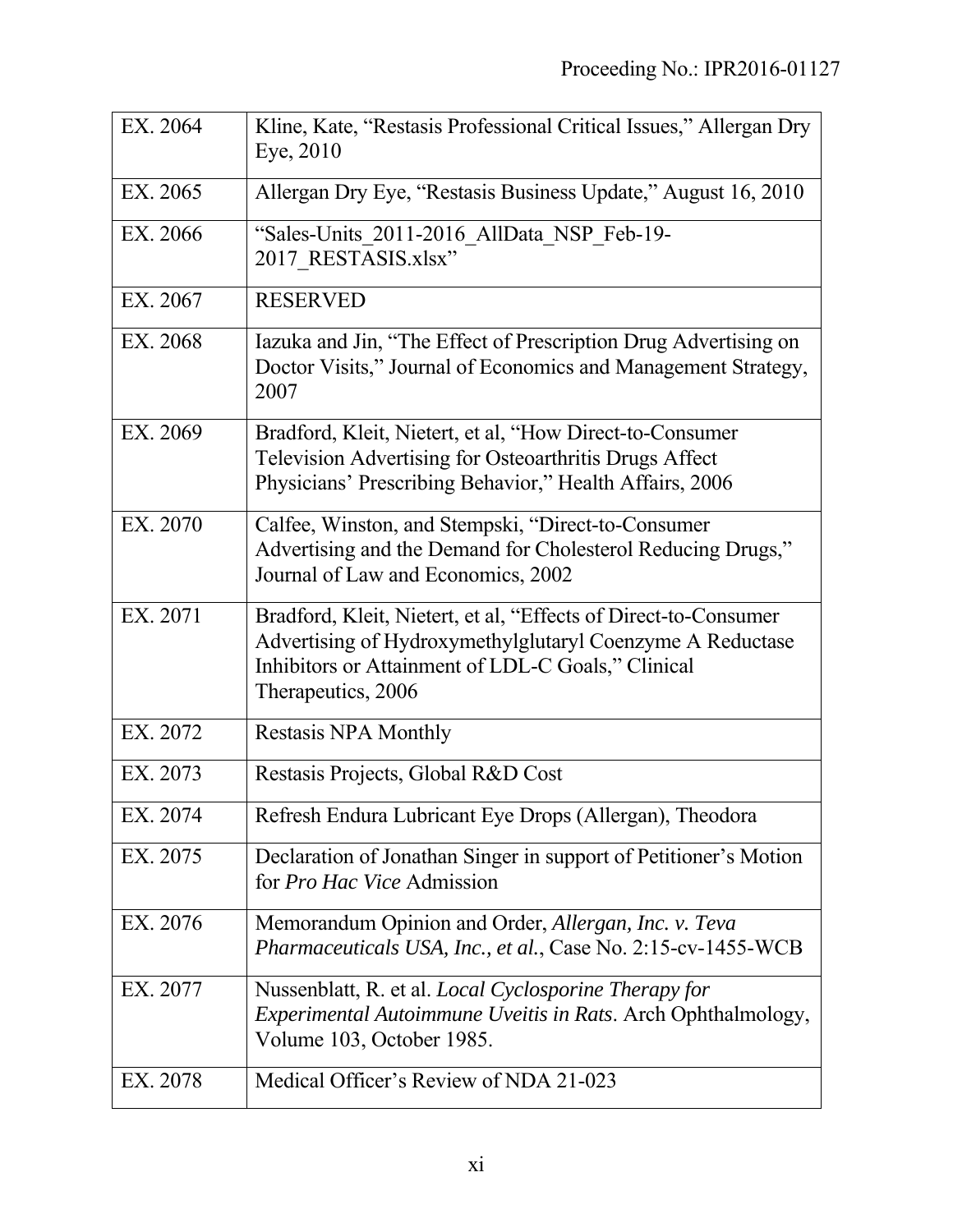| EX. 2079 | Correction to Sall article (Ex. 1007), Opthalmology, Vol. 107,<br>No. 7, July 2000.                                         |
|----------|-----------------------------------------------------------------------------------------------------------------------------|
| EX. 2080 | GraphPad Calculation of Bloch Table $2 - 3$ mo. B vs A.                                                                     |
| EX. 2081 | GraphPad Calculation of Bloch Table $2 - 3$ mo. C vs A.                                                                     |
| EX. 2082 | Deposition transcript of Andrew F. Calman, M.D., Ph.D.                                                                      |
| EX. 2083 | Deposition transcript of Daniel A. Bloch, Ph.D.                                                                             |
| EX. 2084 | Deposition transcript of Ivan T. Hofmann                                                                                    |
| EX. 2085 | Assignment (Short form)                                                                                                     |
| EX. 2086 | Assignment Agreement (Long form)                                                                                            |
| EX. 2087 | Patent License Agreement                                                                                                    |
| EX. 2088 | Declaration of Christopher Evans in Support of Motion for Pro<br>Hac Vice Admission                                         |
| EX. 2089 | Declaration of Michael Shore in Support of Motion for Pro Hac<br>Vice Admission                                             |
| EX. 2090 | Transcript of Conference Call held on 09/11/17                                                                              |
| EX. 2091 | Federal Register, Vol. 82, No. 10, January 17, 2017                                                                         |
| EX. 2092 | Treaty with the Seven Nations of Canada, 1776                                                                               |
| EX. 2093 | <b>Executive Order 13647</b>                                                                                                |
| EX. 2094 | TCR-2017-36                                                                                                                 |
| EX. 2095 | Covidien LP v. Univ. of Fla. Research Found. Inc., Case IPR<br>2016-01274, Paper 21 (Jan. 25, 2017)                         |
| EX. 2096 | <i>Neochord, Inc. v. Univ. of Md., et al, Case IPR2016-00208,</i><br>Paper 28 (May 23, 2017)                                |
| EX. 2097 | Reactive Surfaces Ltd., LLP v. Toyota Motor Corp., Case<br>IPR2016-01914, Paper 36 (July 13, 2017)                          |
| EX. 2098 | Order, Allergan, Inc. v. Teva Pharmas USA, Inc. et al, No. 2:15-<br>cv-1455 (E.D. Tex.), Docket No. 478 (September 8, 2017) |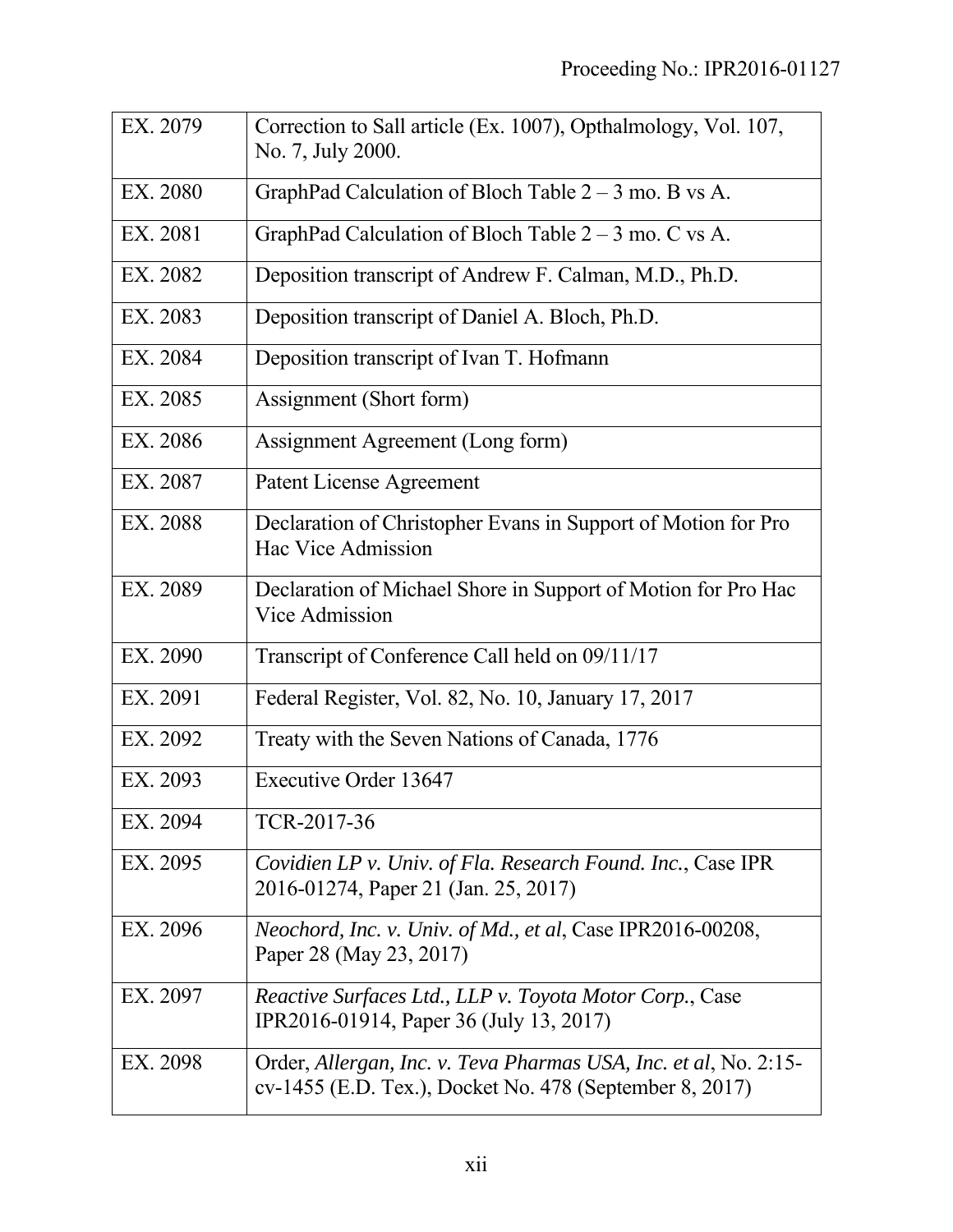| EX. 2099 | Joint Pre-Trial Order in Allergan, Inc. v. Teva Pharmaceuticals<br>USA, Inc., et al., No. 2:15-cv-1455 (E.D. Tex.), Docket No. 379<br>(July 25, 2017) |
|----------|-------------------------------------------------------------------------------------------------------------------------------------------------------|
| EX. 2100 | National Congress of American Indians, Current Tax Needs in<br><b>Indian Country</b>                                                                  |
| EX. 2101 | National Congress of American Indians, Securing Our Futures                                                                                           |
| EX. 2102 | National Congress of American Indians, Taxation                                                                                                       |
| EX. 2103 | Recorded Assignment                                                                                                                                   |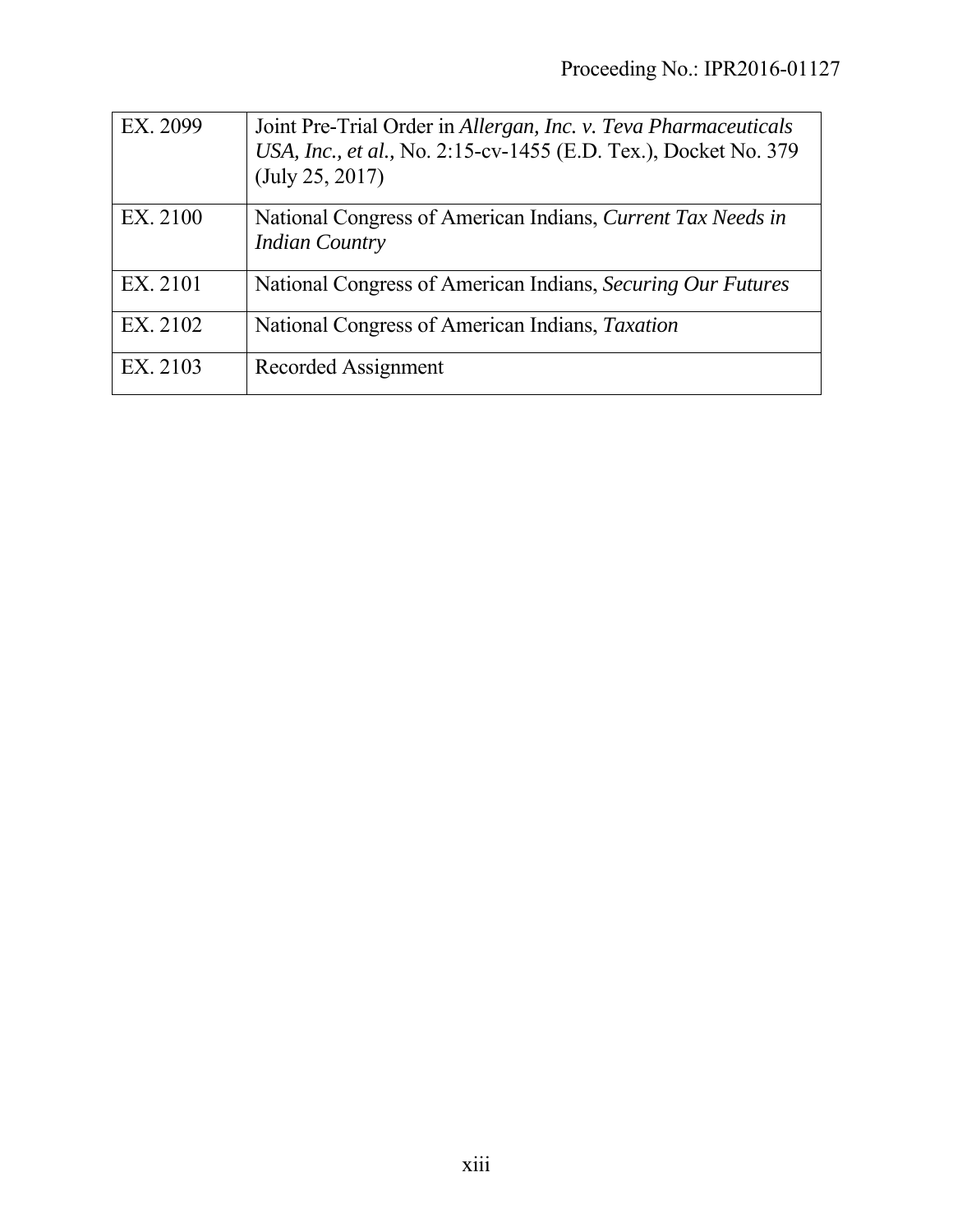### **I. SUMMARY OF MOTION**

The Saint Regis Mohawk Tribe ("Tribe"), a federally recognized, sovereign American Indian Tribe, is the owner of U.S. Patent Nos. 8,685,930, 8,629,111, 8,642,556, 8,633,162, 8,648,048, and 9,248,191 (hereinafter "Patents-at-Issue") that are at issue in these proceedings. The Tribe is a sovereign government that cannot be sued unless Congress unequivocally abrogates its immunity or the Tribe expressly waives it. Neither of these exceptions apply here. As Patent Owner, the Tribe is an indispensable party to this proceeding whose interests cannot be protected in its absence. Accordingly, the Tribe makes a special appearance before this Board to challenge the Board's jurisdiction over the Tribe and the Board's authority to adjudicate the status of the Tribe's property—the Patents-at-Issue. *See*, *e.g.*, *Friends of Amador Cty. v. Salazar*, 554 F. App'x 562, 564 (9th Cir. 2014) ("The Tribe made a special appearance to file a motion to dismiss based on the Appellants' failure and inability to join the Tribe as a required and indispensable party under Rule 19."). The Tribe does not otherwise submit to the jurisdiction of this Board. As a result, this proceeding must be dismissed.

### **II. THE SAINT REGIS MOHAWK TRIBE**

The Tribe is a federally recognized Indian tribe with reservation lands in northern New York. EX. 2091 at 4. The Tribe's reservation was established by a federal treaty approved and ratified by the United States. EX. 2092. The Tribe's current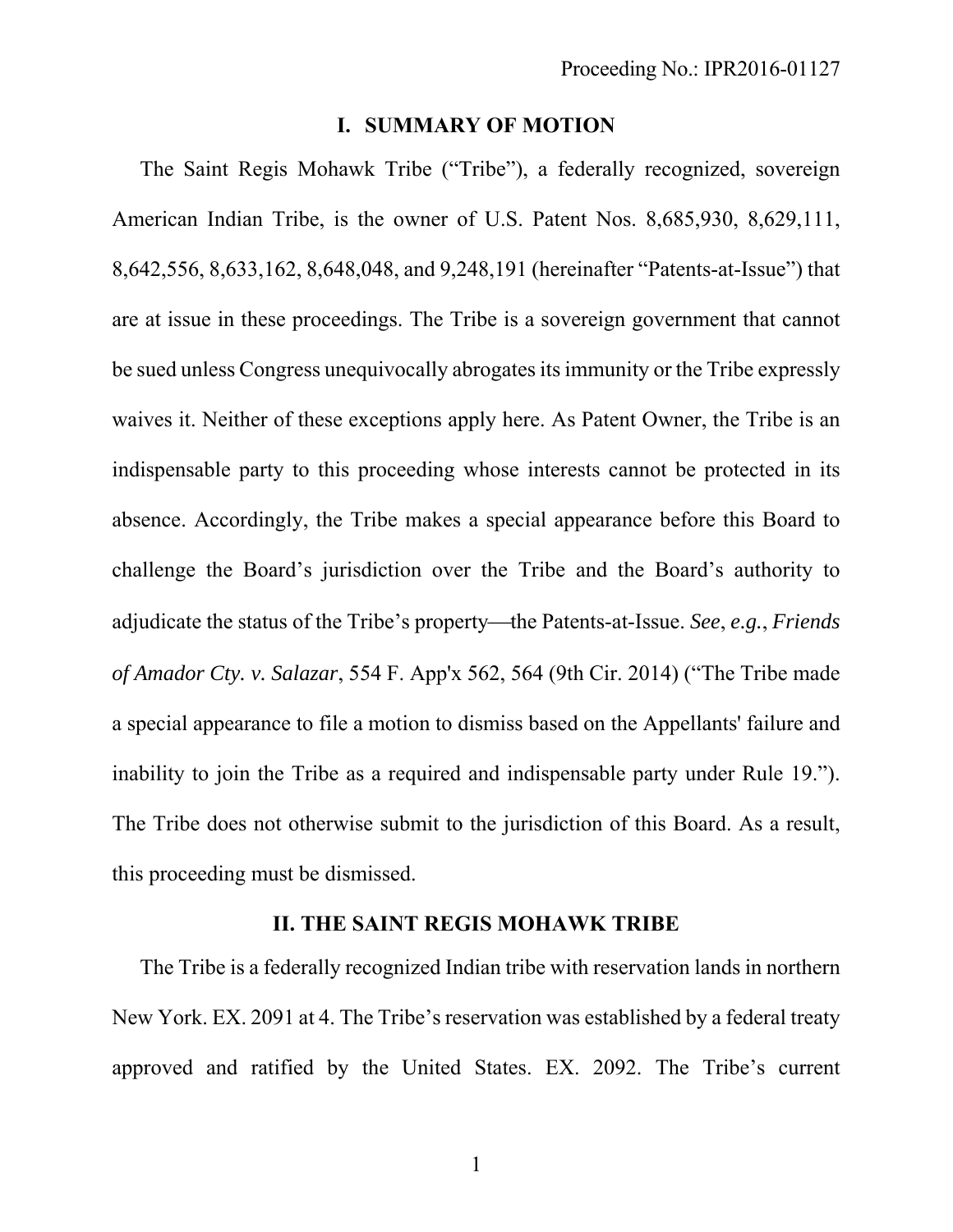reservation constitutes 14,000 acres spanning Franklin and St. Lawrence Counties. The Tribe has over 15,600 enrolled tribal members, with approximately 8,000 tribal members living on the reservation.

Like any sovereign government, the Tribe provides essential government functions such as education, policing, infrastructure, housing services, social services, and health care. *See* https://www.srmt-nsn.gov/about-the-tribe.

But unlike other sovereign governments, the Tribe's ability to raise revenues through taxation is extremely limited. This is a problem faced by all American Indian Tribes as described by the National Congress of American Indians ("NCAI"):

> In general, tribal governments lack parity with states, local governments, and the federal government in exercising taxing authority. For example, tribes are unable to levy property taxes because of the trust status of their land, and they generally do not levy income taxes on tribal members. Most Indian reservations are plagued with disproportionately high levels of unemployment and poverty, not to mention a severe lack of employment opportunities. As a result, tribes are unable to establish a strong tax base structured around the property taxes and income taxes typically found at the local state government level. To the degree that they are able, tribes use sales and excise taxes, but these do not generate enough revenue to support tribal government functions.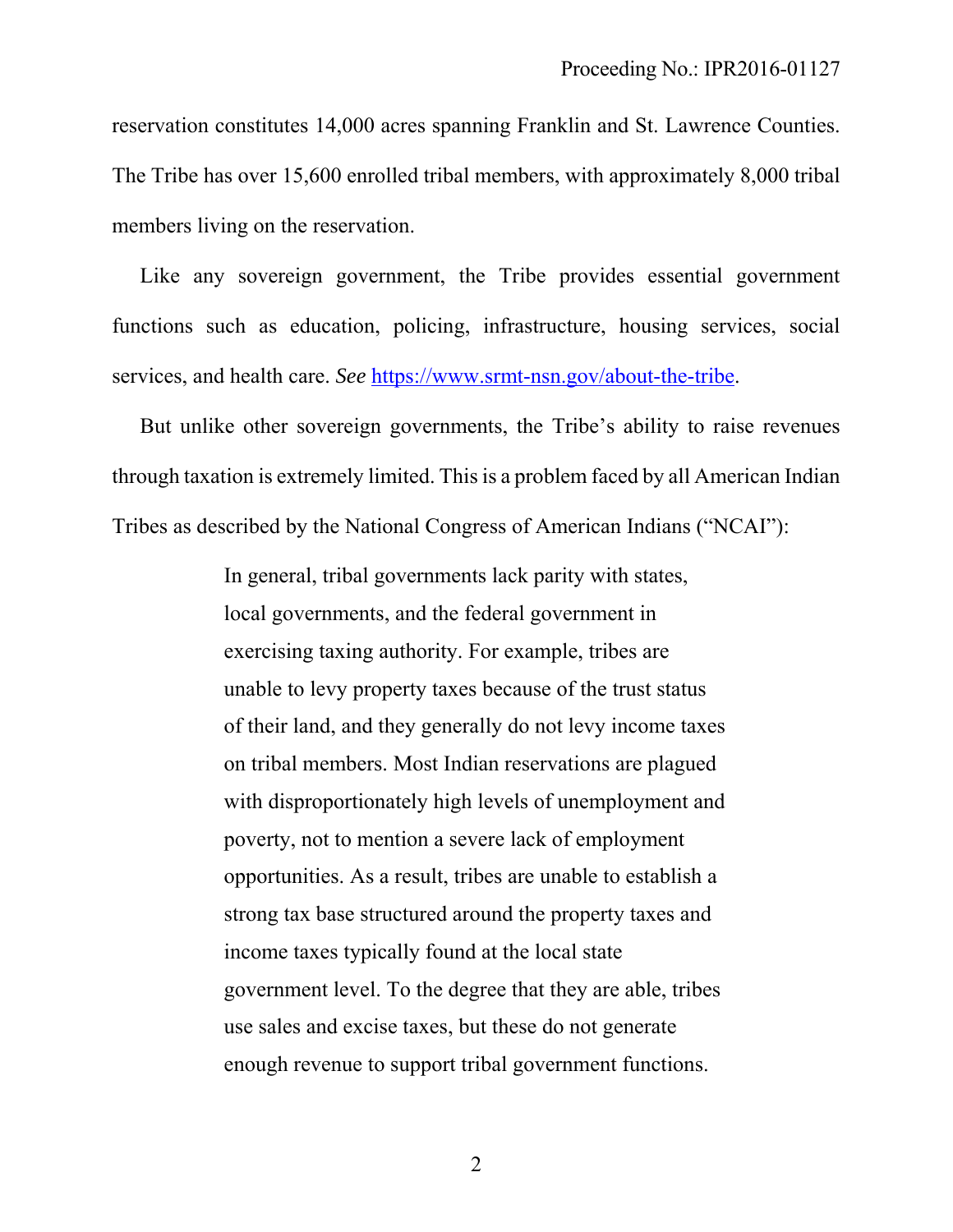#### EX. 2102 at 1.

In its "Tax Reform Briefing Paper," NCAI further highlights the problem:

When Indian tribal governments undertake economic development efforts, one reality that almost all tribes confront is the lack of a tax base. Tribes are not able to impose property tax on trust lands, and imposing an income tax on reservation residents or the businesses that choose to locate on reservations is rarely feasible. Recent federal court decisions have compounded the "tribal tax gap" by permitting the imposition of state taxation on Indian lands, while limiting the ability of tribal governments to tax nonIndians.

EX. 2100 at 7.

These issues are compounded by barriers to access to capital. "Over 40% of Native people have limited or no access to mainstream financial services (one of the highest rates in the nation), a full 26.8 percent of American Indian and Alaska native households are underbanked (have a bank account but use alternative financial services), and an additional 14.5 percent are completely unbanked." EX. 2101 at 11.

Because of these disparities, a significant portion of the revenue the Tribe uses to provide basic governmental services must come from economic development and investment rather than taxes or financing.

As a result, the federal government has long supported efforts by tribes to achieve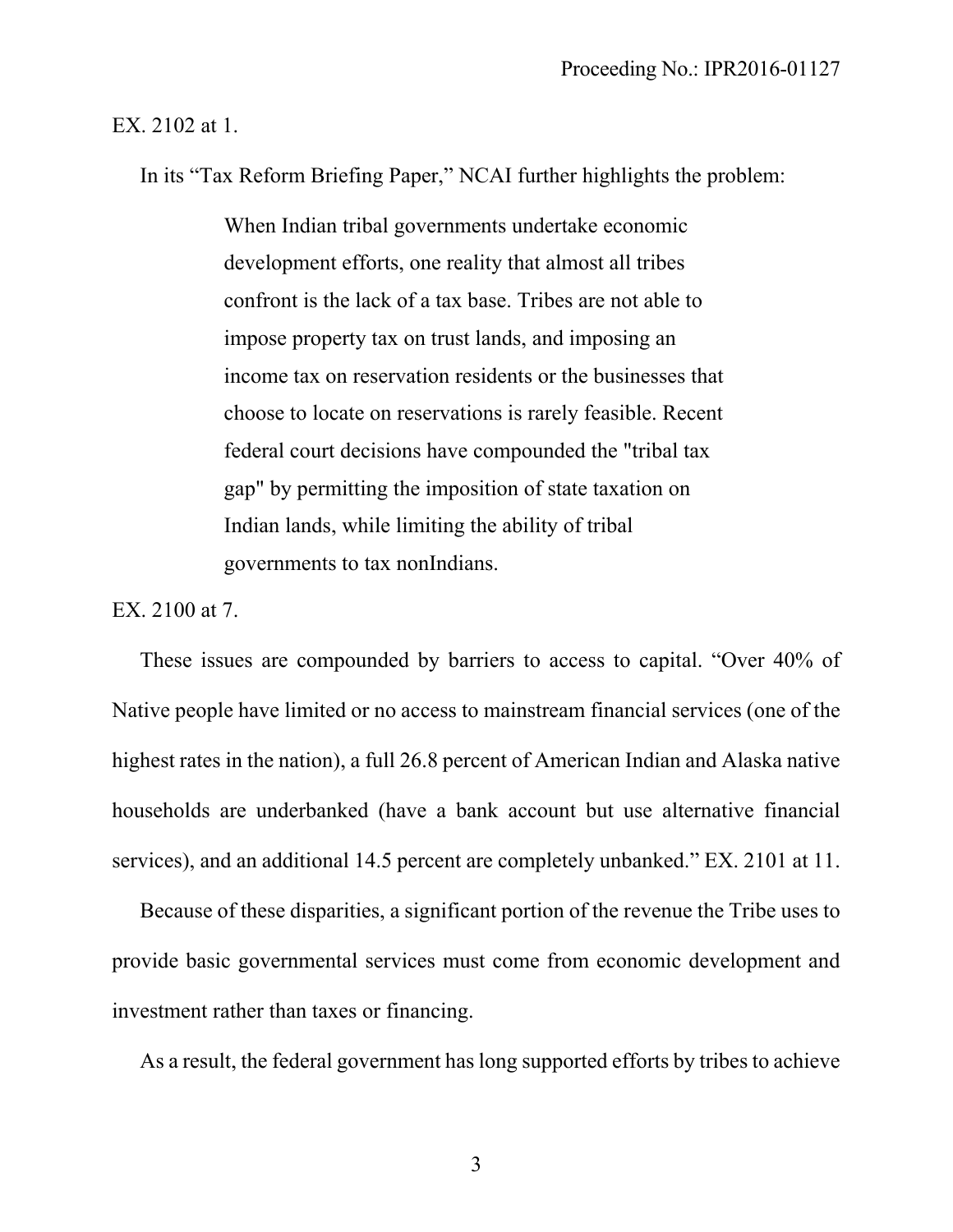economically self-sufficient and stable communities. In the Indian Self-Determination and Education Assistance Act, 25 U.S.C. § 5302(b), Congress stated the U.S. government policy:

> The Congress declares its commitment to the maintenance of the Federal Government's unique and continuing relationship with, and responsibility to, individual Indian tribes and to the Indian people as a whole through the establishment of a meaningful Indian self-determination policy … the United States is committed to supporting and assisting Indian tribes in the development of strong and stable tribal governments, capable of administering quality programs and developing the economies of their respective communities.

Congress reaffirmed this policy in the Indian Financing Act, 25 U.S.C. § 1451:

It is hereby declared to be the policy of Congress to provide capital on a reimbursable basis to help develop and utilize Indian resources, both physical and human, to a point where the Indians will fully exercise responsibility for the utilization and management of their own resources and where they will enjoy a standard of living from their own productive efforts comparable to that enjoyed by non-Indians in neighboring communities.

In 2013, a Presidential Executive Order recognized "a government-togovernment relationship," the "tribe's inherent sovereignty," and the U.S.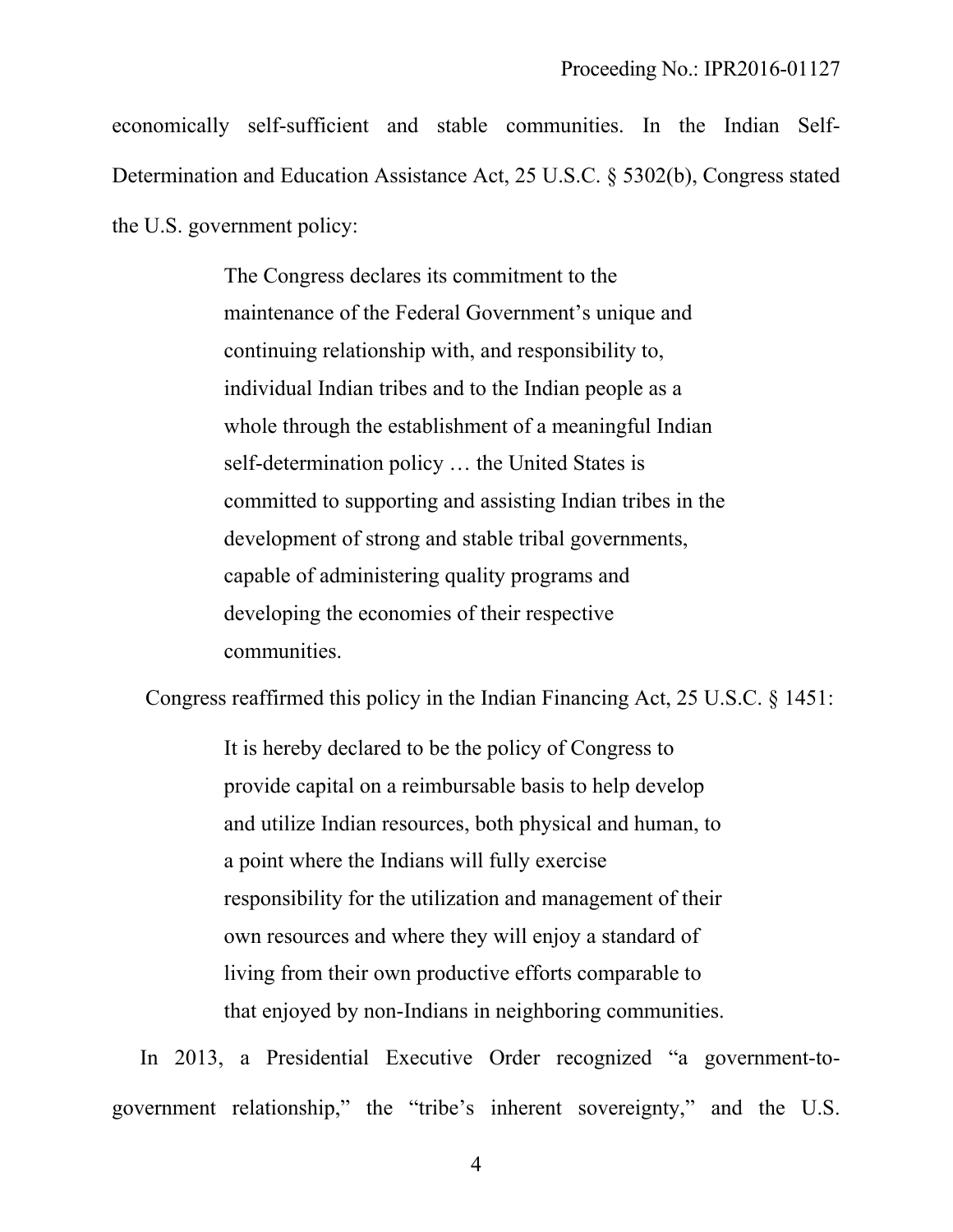government's policy "to promote the development of prosperous and resilient tribal communities" through "sustainable economic development, particularly energy, transportation, housing, other infrastructure, entrepreneurial, and workforce development to drive future economic growth and security." EX. 2093.

The economic disadvantages facing American Indian Tribes were also recognized by the Supreme Court in Justice Sotomayor's concurring opinion in *Michigan v. Bay Mills Indian Community*:

> A key goal of the Federal Government is to render Tribes more self-sufficient, and better positioned to fund their own sovereign functions, rather than relying on federal funding. And tribal business operations are critical to the goals of tribal self-sufficiency because such enterprises in some cases "may be the only means by which a tribe can raise revenues." This is due in large part to the insuperable (and often state-imposed) barriers Tribes face in raising revenue through more traditional means.

134 S. Ct. 2024, 2043–44 (2014) (Sotomayor, J., concurring) (internal citations omitted).

To overcome these economic disadvantages, the Tribe took steps to diversify its economy with investments in innovative businesses and various enterprises to foster jobs and entrepreneurship. Looking to the business model already utilized by state universities and their technology transfer offices, the Tribe adopted a Tribal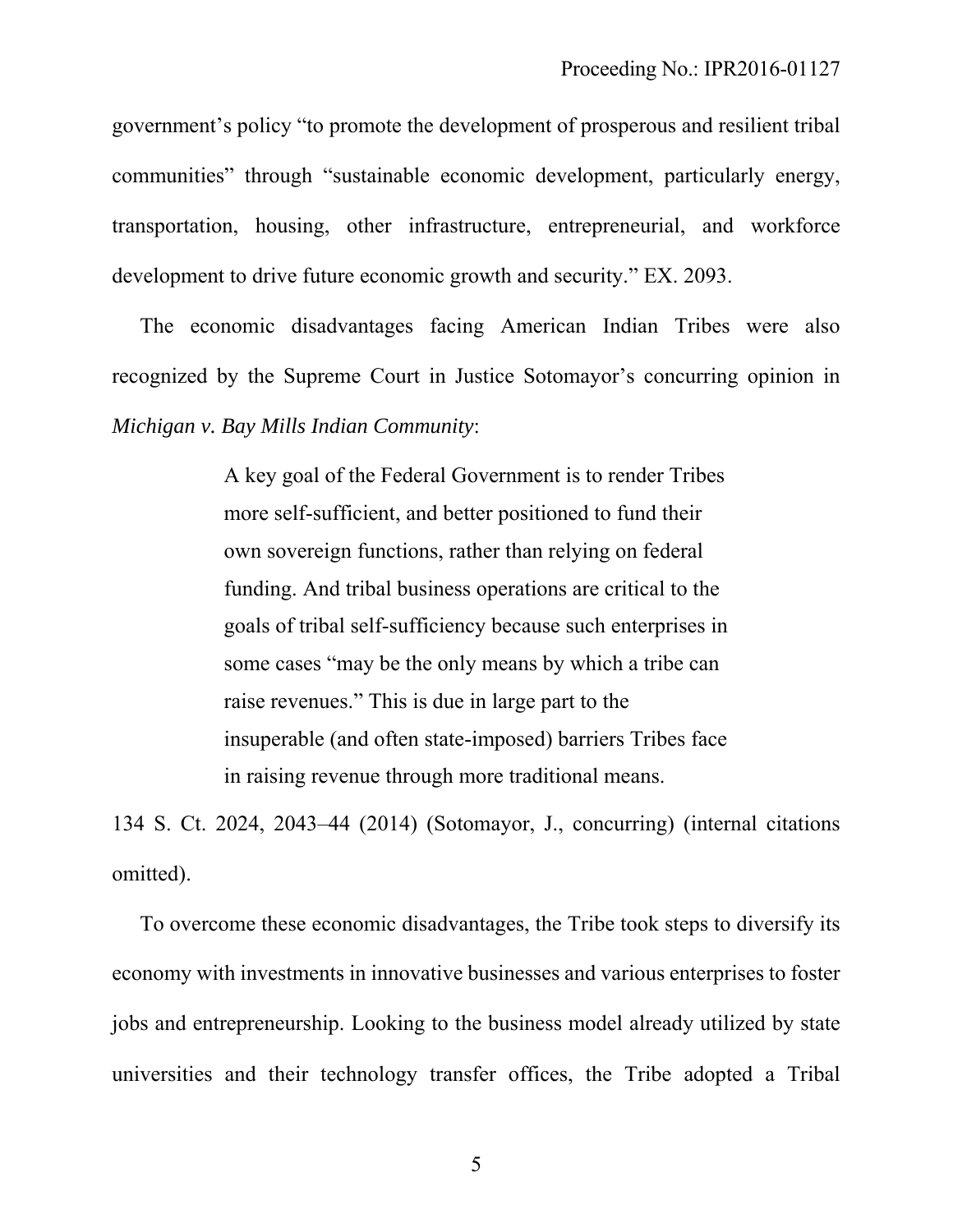Resolution endorsing the creation of a technology and innovation center for the commercialization of existing and emerging technologies. EX. 2094.

This new Tribal enterprise will be called the Office of Technology, Research and Patents and will be part of the Tribe's Economic Development Department. *See* https://www.srmt-nsn.gov/economic-development. The Office's purpose is to strengthen the Tribal economy by encouraging the development of emerging science and technology initiatives and projects, and promoting the modernization of Tribal and other businesses. The objective is to create revenue, jobs, and new economic development opportunities for the Tribe and its members. The Office will also promote the education of Mohawks in the fields of science, technology, engineering, and math.

All revenue generated by the Office of Technology, Research and Patents will go into the Tribal General Fund and be used to address the chronically unmet needs of the Tribal community, such as housing, employment, education, healthcare, cultural and language preservation.

### **III. RELEVANT PROCEDURAL BACKGROUND**

### **A. District Court Proceedings.**

Allergan, Inc. ("Allergan") filed suit against Mylan, Teva, and Akorn in the Eastern District of Texas on August 24, 2015, alleging infringement of the Patentsat-Issue. A week-long bench trial was held in front of Judge Bryson in the Eastern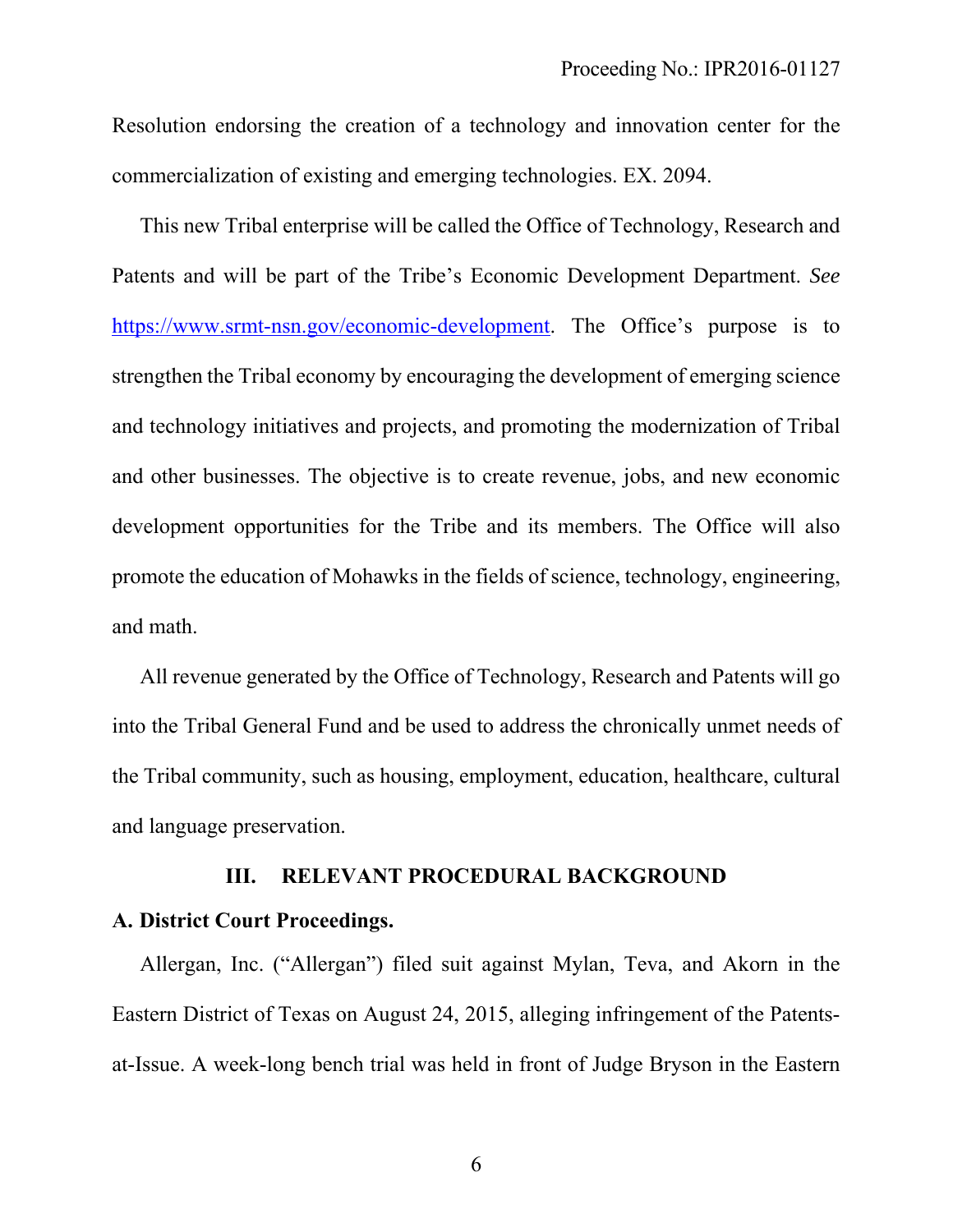District of Texas starting on August 28, 2017. EX. 2098. At that trial, Mylan, Teva, and Akorn took full advantage of this opportunity by asserting numerous invalidity defenses under 35 U.S.C. §§ 102, 103, and 112. EX. 2099 at 13-17. The parties are currently engaged in post-trial briefing that will be filed on September 22, 2017.

## **B. PTAB Proceedings.**

On June 3, 2016, Mylan Pharmaceuticals Inc. ("Mylan") filed six petitions for *inter partes review against the Patents-at-Issue. IPR2016-01127; IPR2016-01128;* IPR2016-01129; IPR2016-01130; IPR2016-01131; IPR2016-01132.

On January 6, 2017, Teva Pharmaceuticals USA, Inc. ("Teva") filed an additional six petitions for *inter partes* review against the Patents-at-Issue. IPR2017-00576; IPR2017-00578; IPR2017-00579; IPR2017-00583; IPR2017-00585; IPR2017- 00586.

Also on January 6, 2017, Akorn Inc. ("Akorn") filed six more petitions for *inter partes* review against the Patents-at-Issue. IPR2017-00594; IPR2017-00596; IPR2017-00598; IPR2017-00599; IPR2017-00600; IPR2017-00601.

On March 31, 2017, each Teva and Akorn IPR proceeding was joined with the corresponding Mylan proceeding involving the same patent. *See*, *e.g.*, Paper Nos. 18 and 19 in IPR2016-01127.

On September 8, 2017, Allergan, Inc. assigned all six Patents-at-Issue in this case to the Tribe. EX. 2086; EX. 2103. The Tribe concurrently granted back an exclusive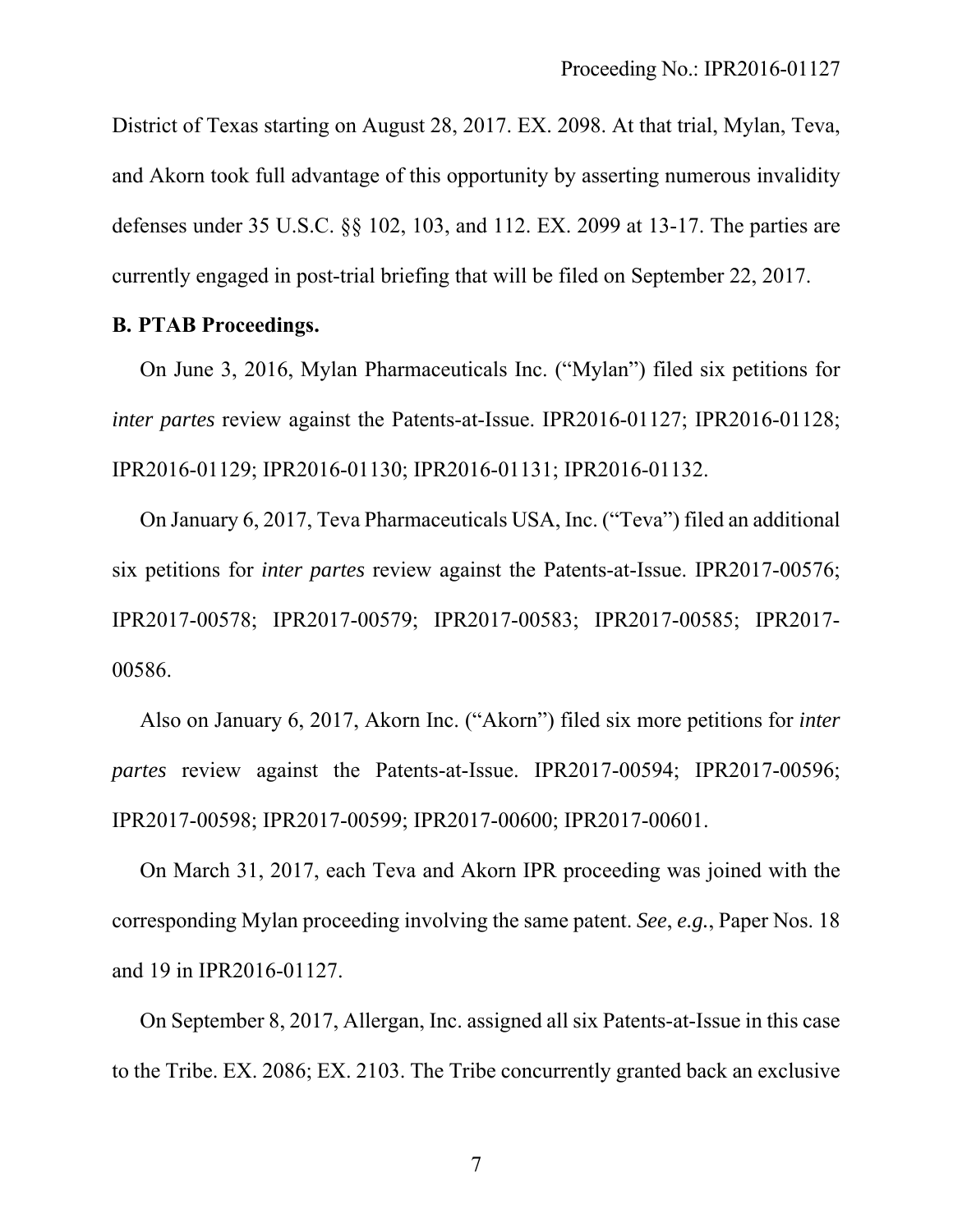limited field-of-use license. EX. 2087. The Tribe immediately filed an updated Mandatory Notice to reflect that the Tribe is the Patent Owner. Paper No. 63 in IPR2016-01127. The Tribe then sought and received the Board's permission to file this motion. Paper No. 76 in IPR2016-01127.

### **IV. ARGUMENTS AND AUTHORITY**

### **A. The Tribe Possesses Immunity From Suit.**

As a federally recognized, sovereign Indian Tribe, the Tribe has inherent sovereign immunity. EX. 2091 at 4. The Federal Government and the U.S. Supreme Court have long recognized that Indian tribes are "distinct, independent political communities." *Worcester v. State of Ga.*, 31 U.S. 515, 519 (1832).

As such, the Tribe "possess[es] the same common-law immunity from suit traditionally enjoyed by sovereign powers." *Bay Mills*, 134 S.Ct. at 2030. The Supreme Court has repeatedly reaffirmed the doctrine of Indian tribal sovereign immunity. *Kiowa Tribe of Okla. v. Mfg. Techs. Inc*., 523 U.S. 751, 754 (1998); *Okla. Tax Comm'n v. Citizen Band Potawatomi Indian Tribe of Okla.*, 498 U.S. 505, 510 (1991) ("*Potawatomi I*"); *Santa Clara Pueblo v. Martinez,* 436 U.S. 49, 58 (1978); *Puyallup Tribe, Inc. v. Dep't of Game*, 433 U.S. 165, 172-73 (1977); *U.S. v. U.S. Fid. & Guar. Co*., 309 U.S. 506, 512 (1940). The Tribe's status as a sovereign that is immune from suit is firmly established.

"[A]bsent a clear waiver by the [T]ribe or congressional abrogation," all suits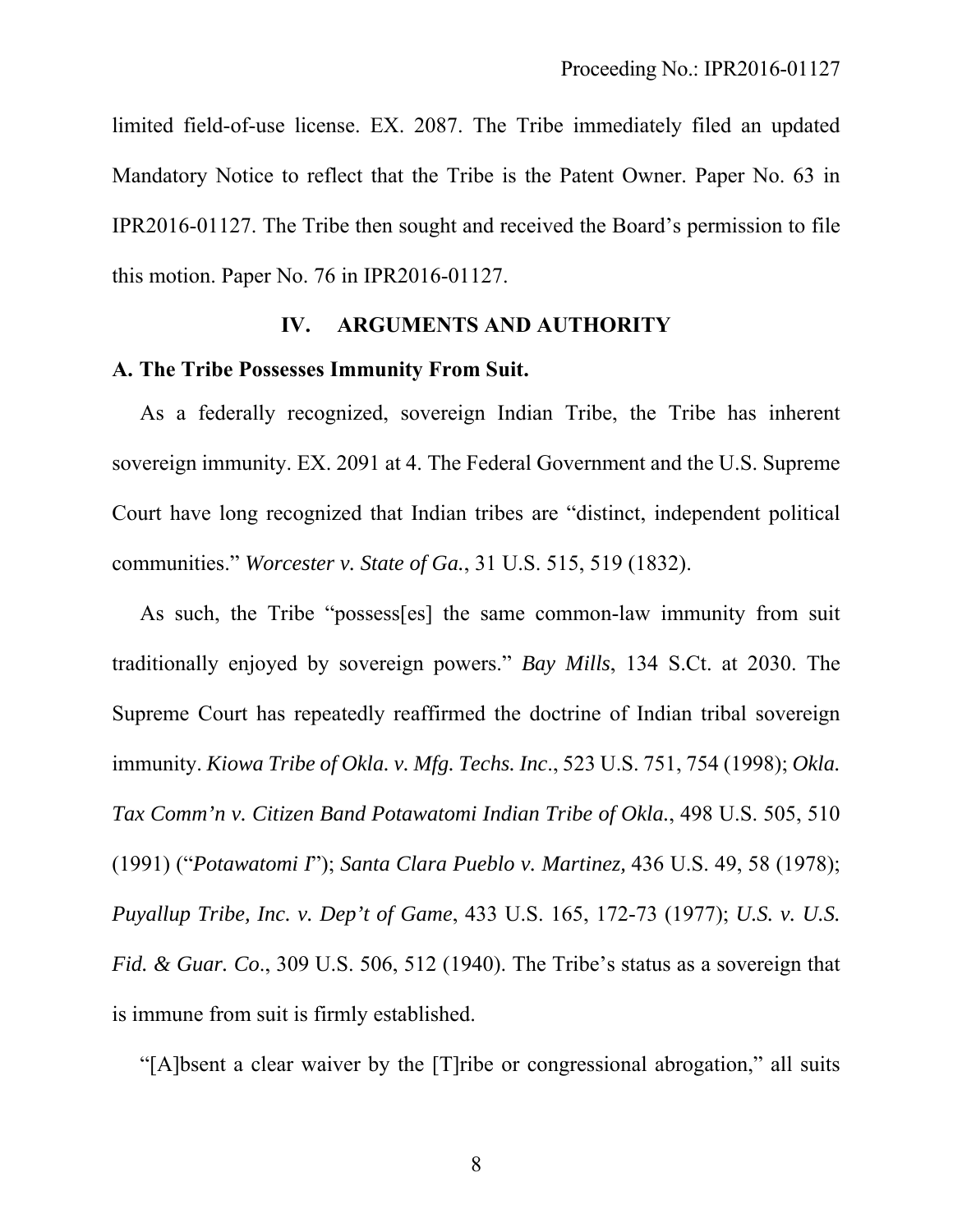against the Tribe are barred by its sovereignty. *Potawatomi I,* 498 U.S. at 509.

Congress may abrogate a tribe's immunity from suit by statute. *Santa Clara*, 436 U.S. at 58; *Ransom v. St. Regis Mohawk Educ. and Cmty. Fund, Inc.,* 86 N.Y.2d 553, 560 (1995). But congressional waiver cannot be implied; it "must be unequivocally expressed." *Santa Clara,* 436 U.S. at 58.

Similarly, waiver by the Tribe must also be unequivocally expressed. *C & L Enters. Inc. v. Citizen Band Potawatomi Tribe of Okla.*, 532 U.S. 411, 418 (2001) ("to relinquish its immunity, a tribe's waiver must be 'clear.'"). Waiver "cannot be implied on the basis of a tribe's actions." *Florida v. Seminole Tribe of Florida*.,181 F.3d 1237, 1243 (11th Cir. 1999); *Santa Clara*, 436 U.S. at 58. "There is a strong presumption against waiver of tribal sovereign immunity." *Demontiney v. U.S. ex rel. Dept. of Interior, Bureau of Indian Affairs,* 255 F.3d 801, 811 (9th Cir. 2001).

The burden of proof is on the Petitioner to establish that the Tribe's immunity has been abrogated or waived. *See Williams v. Poarch Band of Creek Indians*, 839 F.3d 1312, 1317 (11th Cir. 2016) (party asserting claim against tribe bears burden of proving waiver of immunity).

Thus, because Petitioners cannot show that Congress has "unequivocally" authorized this suit or that the Tribe has clearly and expressly waived its immunity, this action must be dismissed.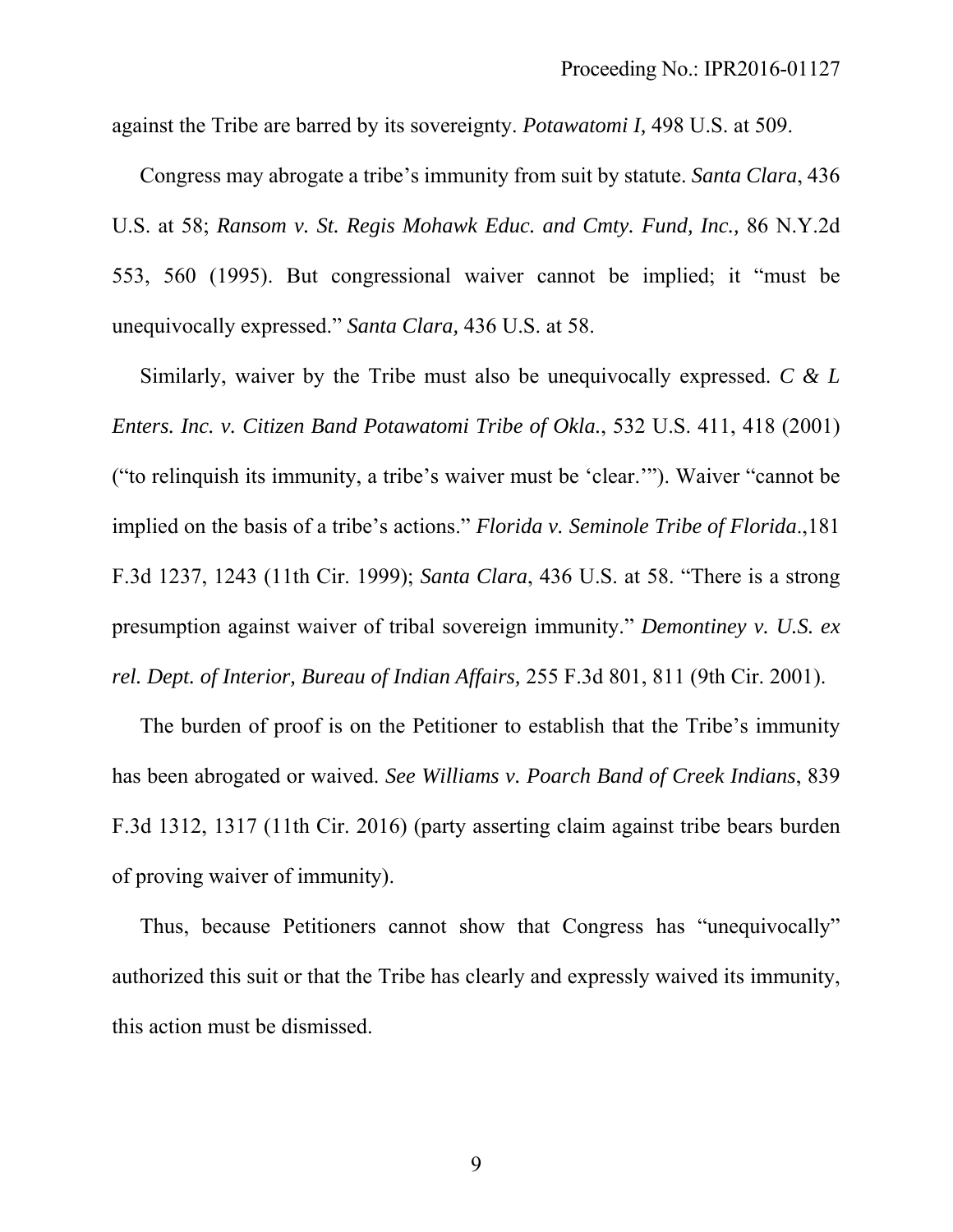# **1. Congress has not unequivocally abrogated the Tribe's sovereign immunity.**

Congress has not "unequivocally expressed" a waiver of tribal sovereign immunity for IPRs. "In 'determining whether a particular federal statute waives tribal sovereign immunity, courts should tread lightly in the absence of clear indications of legislative intent.'" *Osage Tribal Council ex rel. Osage Tribe of Indians v. U.S. Dep't of Labor*, 187 F.3d 1174, 1181 (10th Cir. 1999). "Congress abrogates tribal immunity only where the definitive language of the statute itself states an intent either to abolish Indian tribes' common law immunity or to subject tribes to suit under the act." *Florida Paraplegic, Ass'n, Inc. v. Miccosukee Tribe of Indians of Florida,* 166 F.3d 1126, 1131 (11th Cir. 1999).

Congress knows how to expressly abrogate Tribal sovereign immunity. *Osage Tribal Council*, 187 F.3d at 1181 (holding that Congress clearly and explicitly waived tribal immunity in Safe Drinking Water Act); *Blue Legs v. U.S. Bureau of Indian Affairs*, 867 F.2d 1094, 1097 (8th Cir. 1989) (holding text and history of Resource Conservation and Recovery Act "clearly indicates congressional intent to abrogate the Tribe's sovereign immunity").

Congress also knows how to specifically abrogate sovereign immunity in the context of the patent laws. For example, Congress explicitly waived the immunity of the United States for patent infringement claims in 28 U.S.C. § 1498(a). And Congress tried, but failed, to waive state sovereign immunity for patent infringement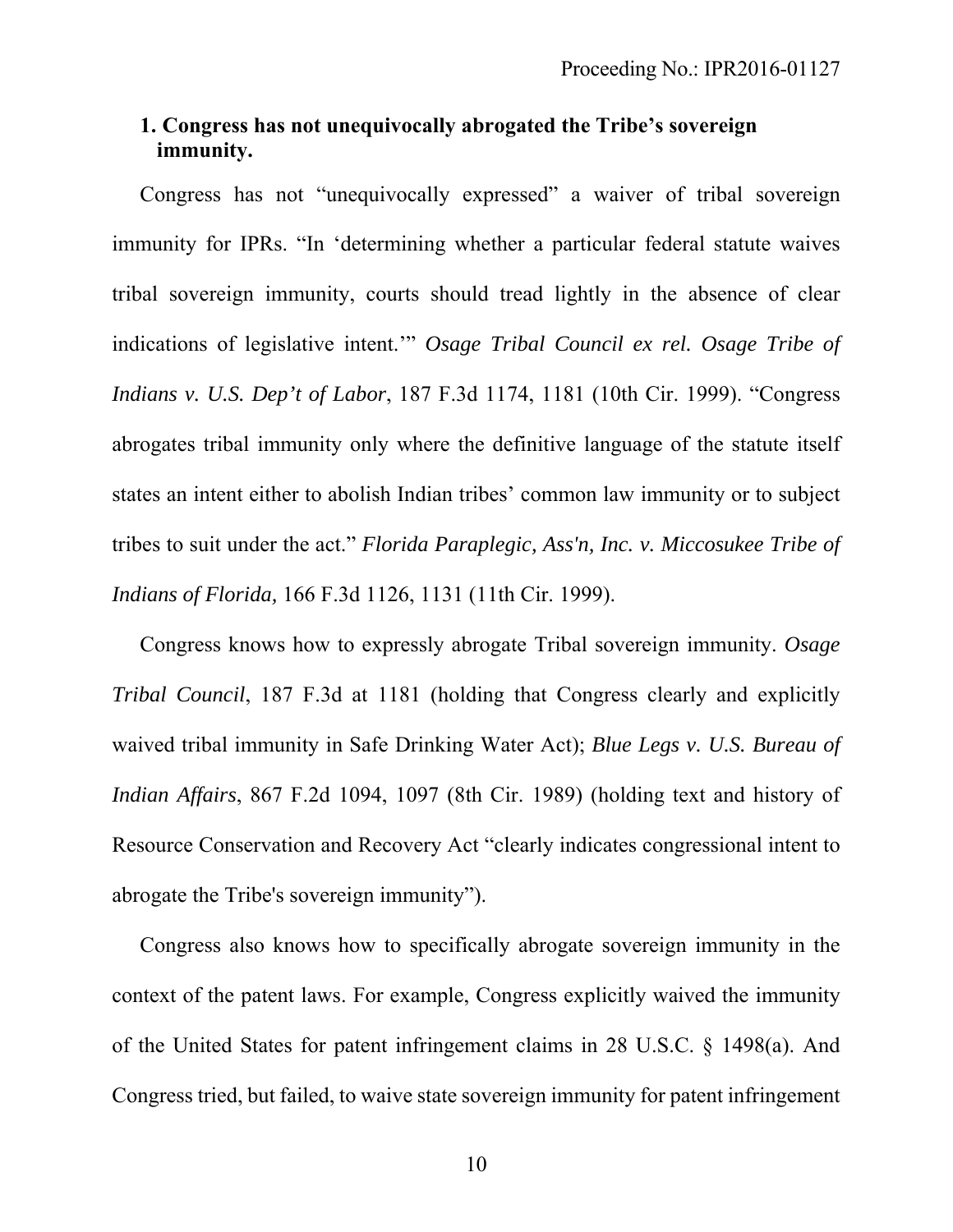claims in 35 U.S.C. § 296; s*ee Florida Prepaid Postsecondary Education Expense Bd. v. College Savings Bank*, 527 U.S. 627, 635-36 (1999) (holding that Congress lacked power to abrogate State's immunity in the Patent Remedy Act).

Congress did not expressly abrogate tribal sovereign immunity in the America Invents Act, or any other statute, for purposes of the *inter partes* review process. *See*  EX. 2095: *Covidien LP v. Univ. of Fla. Research Found. Inc.*, Case IPR 2016-01274, Paper 21 (Jan. 25, 2017) ("*Covidien*") ("Petitioner does not point to, and we do not find there is, an unequivocal express intent by Congress in the AIA to abrogate immunity for the purposes of *inter partes* review."). In fact, tribes are not mentioned in any statute governing patents. *See Home Bingo Network v. Multimedia Games, Inc.*, No. 1:05-CV-0608, 2005 WL 2098056, at \*1 (N.D.N.Y. Aug. 30, 2005) ("Plaintiff points to no authority that Congress has expressly waived tribal immunity with respect to the enforcement of patents."); *Specialty House of Creation, Inc. v. Quapaw Tribe*, No. 10-CV-371-GKF-TLW, 2011 WL 308903, at \*1 (N.D. Okla. Jan. 27, 2011); *see also* 35 U.S.C. §§ 311-319.

Nor can the Tribe's participation in the patent system be interpreted as an abrogation or waiver. *See e.g.*, *Seminole Tribe of Florida*, 181 F.3d at 1242-1243 ("Tribe did not expressly and unequivocally waive its immunity from this suit by electing to engage in gaming under IGRA."); *see Xechem Int'l, Inc. v. Univ. of Tex. M.D. Anderson Cancer Ctr.*, 382 F.3d 1324, 1331 (Fed. Cir. 2004) ("[T]he argument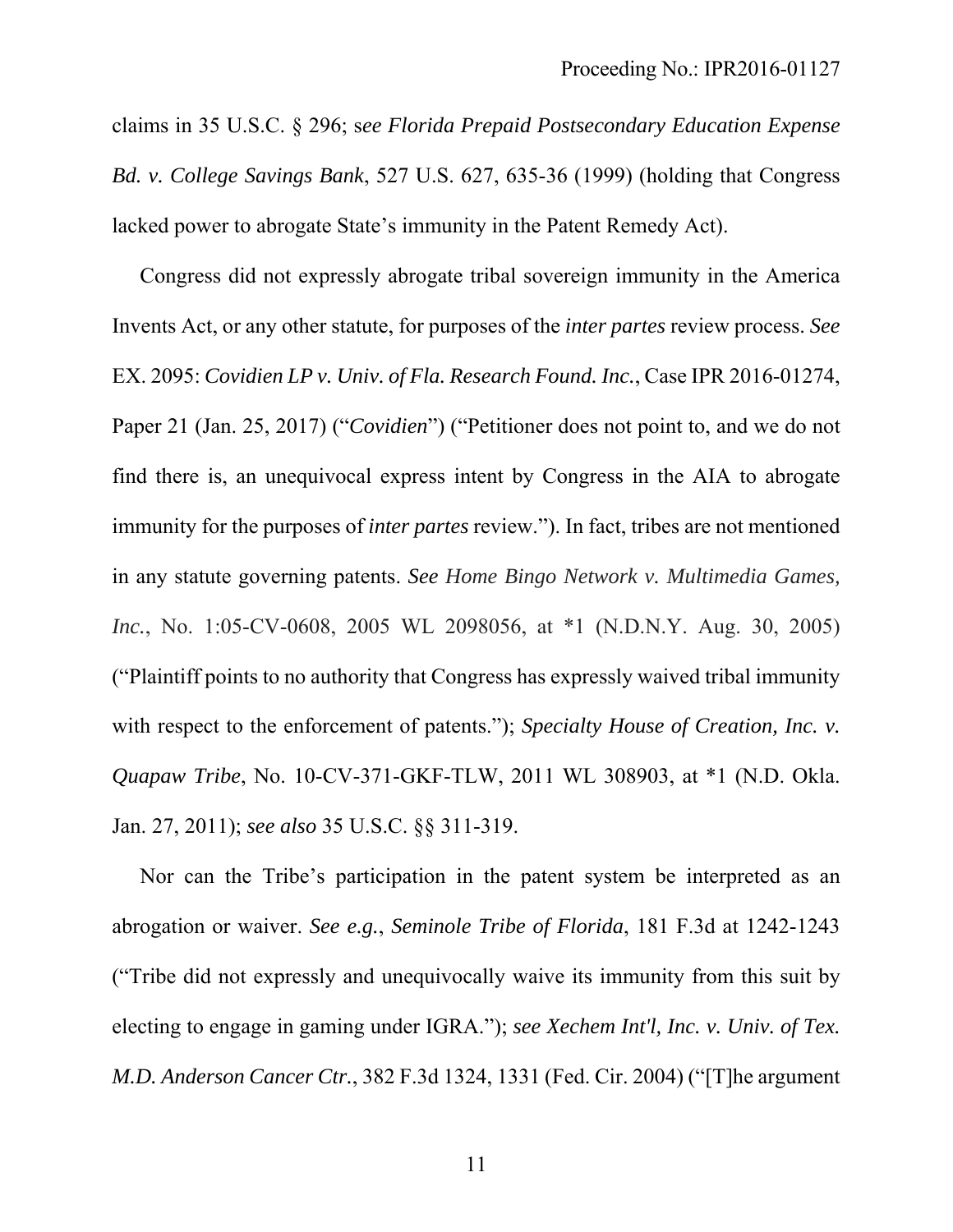must be rejected that a state's entry into the patent system is a constructive waiver of immunity for actions in federal court against the state under the patent law."); *Bassett v. Mashantucket Pequot Tribe*, 204 F.3d 343, 357-358 (2d Cir. 2000) ("[T]he fact that a statute applies to Indian tribes does not mean that Congress abrogated tribal immunity in adopting it."); *Garcia v. Akwesasne Housing Authority*, 268 F.3d 76, 85-86 (2d Cir. 2001) (same).

Thus, Congress has not expressly and unequivocally abrogated the Tribe's immunity for purposes of *inter partes* review.

# **2. The Tribe has not unequivocally and expressly waived its immunity to these proceedings.**

Just like congressional abrogation, waiver of sovereign immunity by the Tribe must be clear, express, and unequivocal. *Potawatomi I,* 498 U.S. at 509. No waiver can be implied based on the Tribe's actions. *Seminole Tribe of Florida*, 181 F.3d at 1243. Contractual "waiver may only be found if the clause unequivocally and expressly indicates the [Tribe's] consent to waive its sovereign immunity." *Pan Am. Co. v. Sycuan Band of Mission Indians,* 884 F.2d 416, 418 (9th Cir. 1989).

In fact, it is black letter law that waiver of the Tribe's sovereign immunity cannot be implied. In *Kiowa,* the Supreme Court was asked to limit the scope of tribal immunity in the commercial context but it declined to do so noting:

> The petitioner there asked us in [*Potawatomi I*] to abandon or at least narrow the doctrine because tribal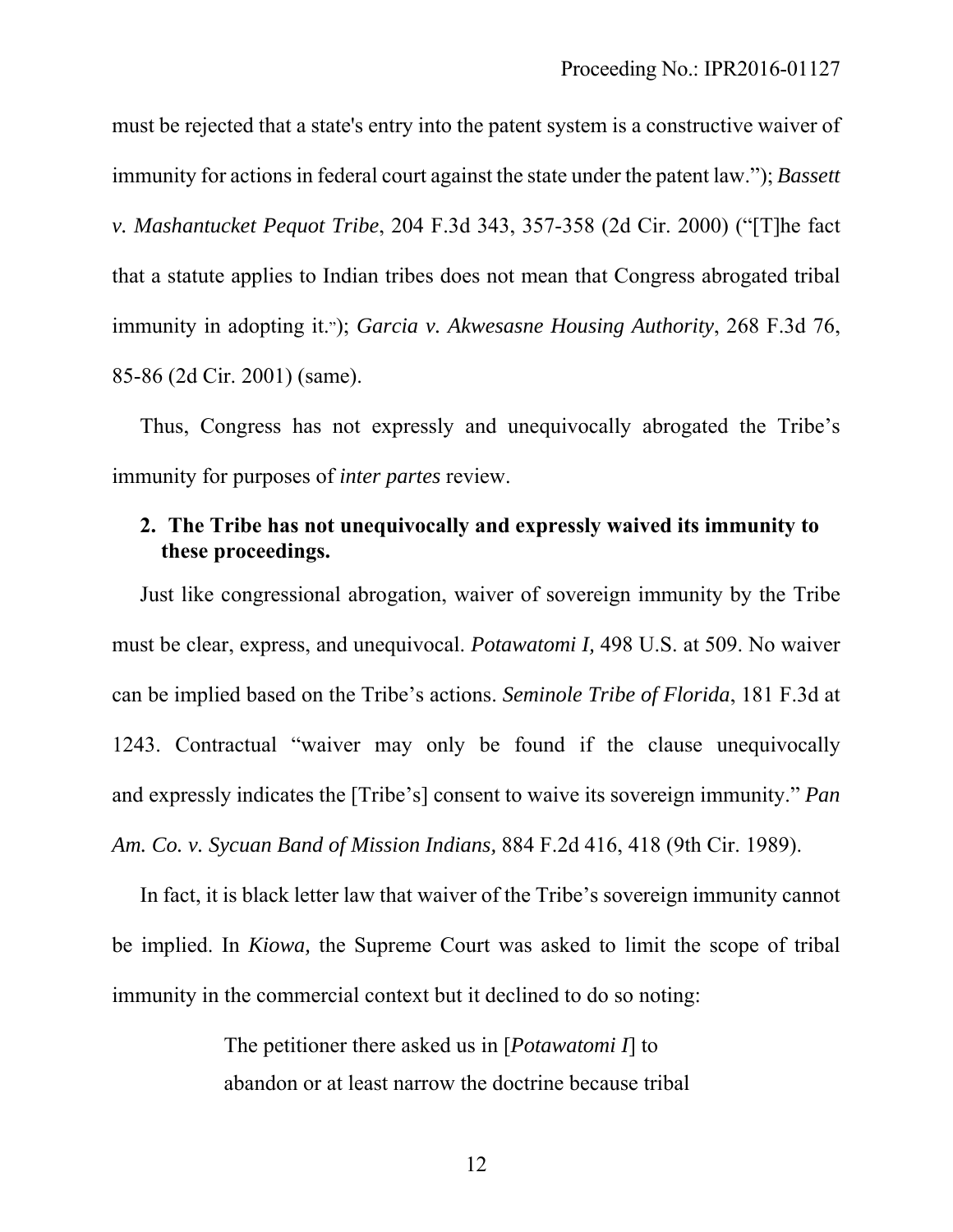businesses had become far removed from tribal selfgovernance and internal affairs. We retained the doctrine, however, on the theory that Congress had failed to abrogate it in order to promote economic development and tribal self-sufficiency.

523 U.S. at 757.

The Supreme Court recently reaffirmed this holding. When asked to scale back tribal immunity on policy grounds, the Court expressly held that only Congress can "determine whether or how to limit tribal immunity." *Bay Mills*, 134 S.Ct. at 2037. The Supreme Court noted that Congress had "considered several bills to substantially modify tribal immunity in the commercial context" but that ultimately Congress decided to keep tribal immunity intact. *Id.* at 2038-2039. Accordingly, the Supreme Court held that it "would scale the heights of presumption" for it to "replace Congress's considered judgment with our contrary opinion." *Id.* at 2039.

Because of this precedent, waiver of tribal sovereign immunity cannot be premised on policy concerns, fairness, or the unique circumstances of a case. No court has ever found a waiver of tribal sovereign immunity based on equitable or policy concerns and it would be unprecedented for the Board to do so. *Ute Distrib. Corp. v. Ute Indian Tribe*, 149 F.3d 1260, 1267 (10th Cir. 1998) ("the Supreme Court has refused to find a waiver of tribal immunity based on policy concerns, perceived inequities arising from the assertion of immunity, or the unique context of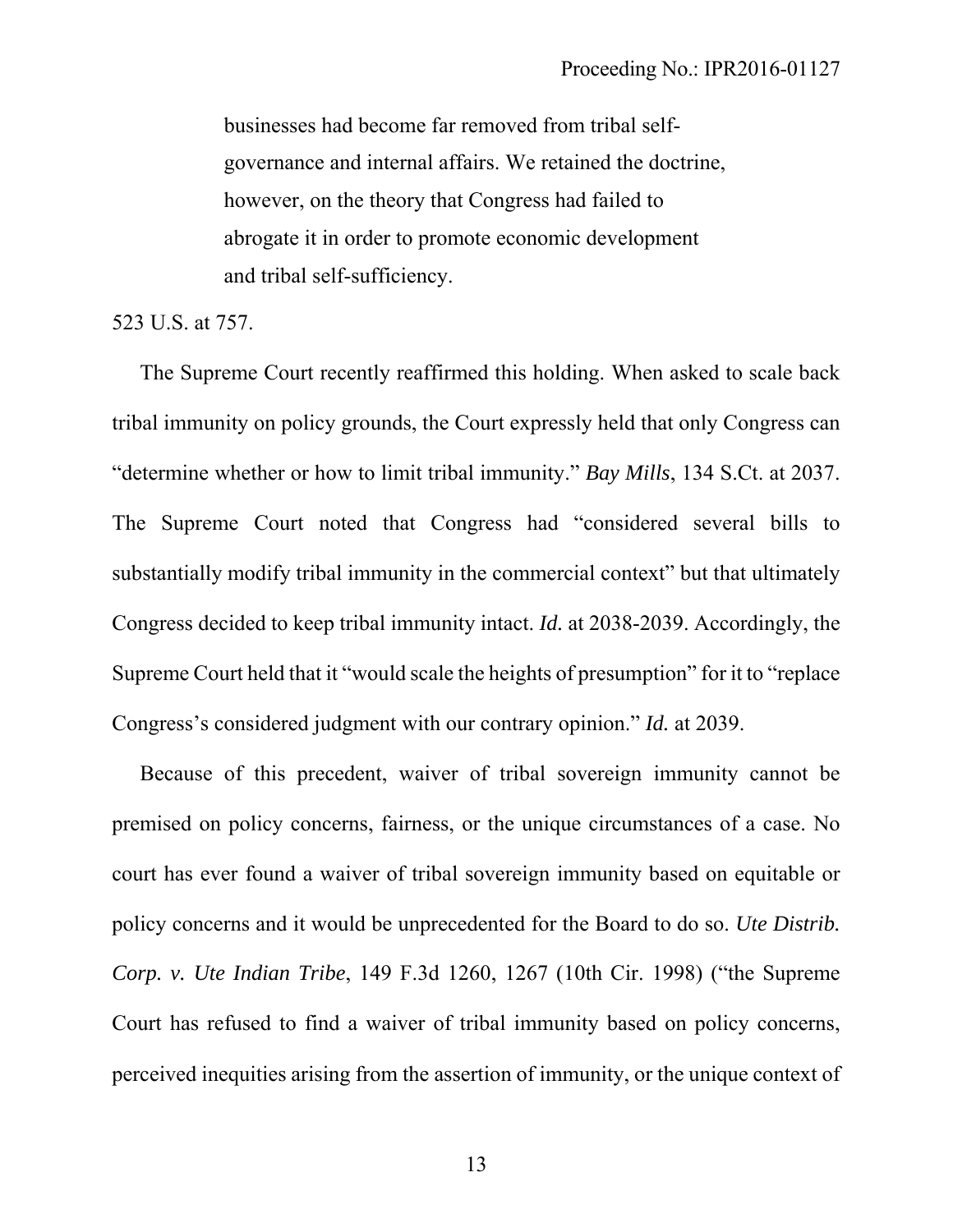a case").

There is no express waiver here. To the contrary, the Tribe stated in both the Assignment Agreement and License Agreement that it "has not and will not waive its … sovereign immunity in relation to any *inter partes* review." EX. 2086 at §12(i); EX. 2087 at §10.8.9. Nor did the Tribe "waive its sovereign immunity through the mere act of succeeding a corporation that is … not entitled to sovereign immunity." *See Amerind Risk Mgmt. Corp. v. Malaterre*, 633 F.3d 680, 686 n.7 (8th Cir. 2011).

Thus, the Tribe has not and will not waive its immunity to these proceedings.

# **B. The Tribe's Sovereign Immunity Applies to all Adjudicatory Proceedings, Including IPR.**

Sovereign immunity applies to all adjudicatory proceedings, including IPRs. In *Fed. Mar. Comm'n v. S.C. State Ports Auth.,* 535 U.S. 743, 754–756 (2002) ("*FMC*"), the Supreme Court held that State sovereign immunity extends to adjudicatory proceedings before federal agencies that are of a "type … from which the Framers would have thought the States possessed immunity when they agreed to enter the Union."

Applying *FMC*, the Board has correctly held in three well-reasoned opinions that IPRs are adjudicatory proceedings to which sovereign immunity applies. EX. 2095: *Covidien*; EX. 2096: *Neochord, Inc. v. Univ. of Md. et al*, Case IPR2016-00208, Paper 28 (May 23, 2017) ("*Neochord*"); EX. 2097: *Reactive Surfaces Ltd, LLP v. Toyota Motor Corp.*, Case IPR2016-01914, Paper 36 (July 13, 2017) ("*Reactive*").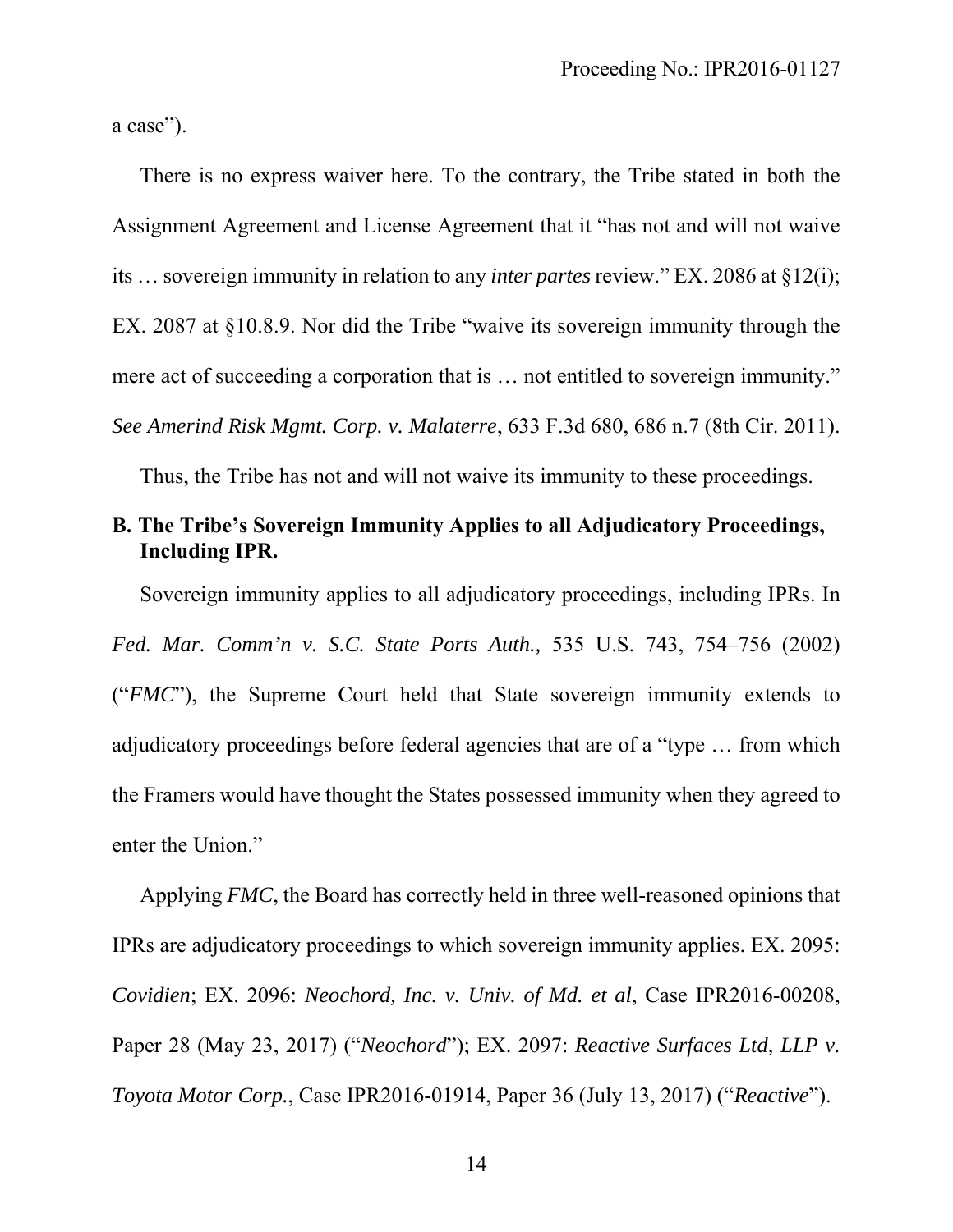The Federal Circuit has not considered the issue in the context of IPRs but it has repeatedly characterized IPRs as adjudicatory proceedings. *SAS Inst., Inc. v. ComplementSoft, LLC*, 825 F.3d 1341, 1351 (Fed. Cir. 2016) ("IPR proceedings are formal administrative adjudications."); *In re Magnum Oil Tools Int'l, Ltd.*, 829 F.3d 1364, 1375 (Fed. Cir. 2016) ("As the PTO concedes, however, that burden-shifting framework does not apply in the adjudicatory context of an IPR."); *Ethicon Endo-Surgery, Inc. v. Covidien LP*, 812 F.3d 1023, 1030 (Fed. Cir. 2016) ("Both the decision to institute and the final decision are adjudicatory decisions."). And the Federal Circuit has also held that administrative interference proceedings at the USPTO "can indeed be characterized as a lawsuit." *see also Vas-Cath, Inc. v. Curators of Univ. of Missouri*, 473 F.3d 1376, 1382 (Fed. Cir. 2007).

The principal that sovereign immunity shields against adjudicatory proceedings has been extended to tribes. *See In the Matter of Jamal Kanj v. Viejas Band of Kumeyaay Indians,* 2007 WL 1266963, \*1 (DOL Adm. Rev. Bd. Apr. 27, 2007) ("Sovereign immunity from suit may be invoked not only in Article III courts, but also before court-like 'federal administrative tribunals.'"); *See also Great Plains Lending, LLC v. Conn. Dep't of Banking*, No. HHBCV156028096S, 2015 WL 9310700, at \*4 (Conn. Super. Ct. Nov. 23, 2015) ("Applying *Federal Maritime Commission*, the court first acknowledges that tribes are entitled to no less dignity than states with regard to their immunity from administrative action.").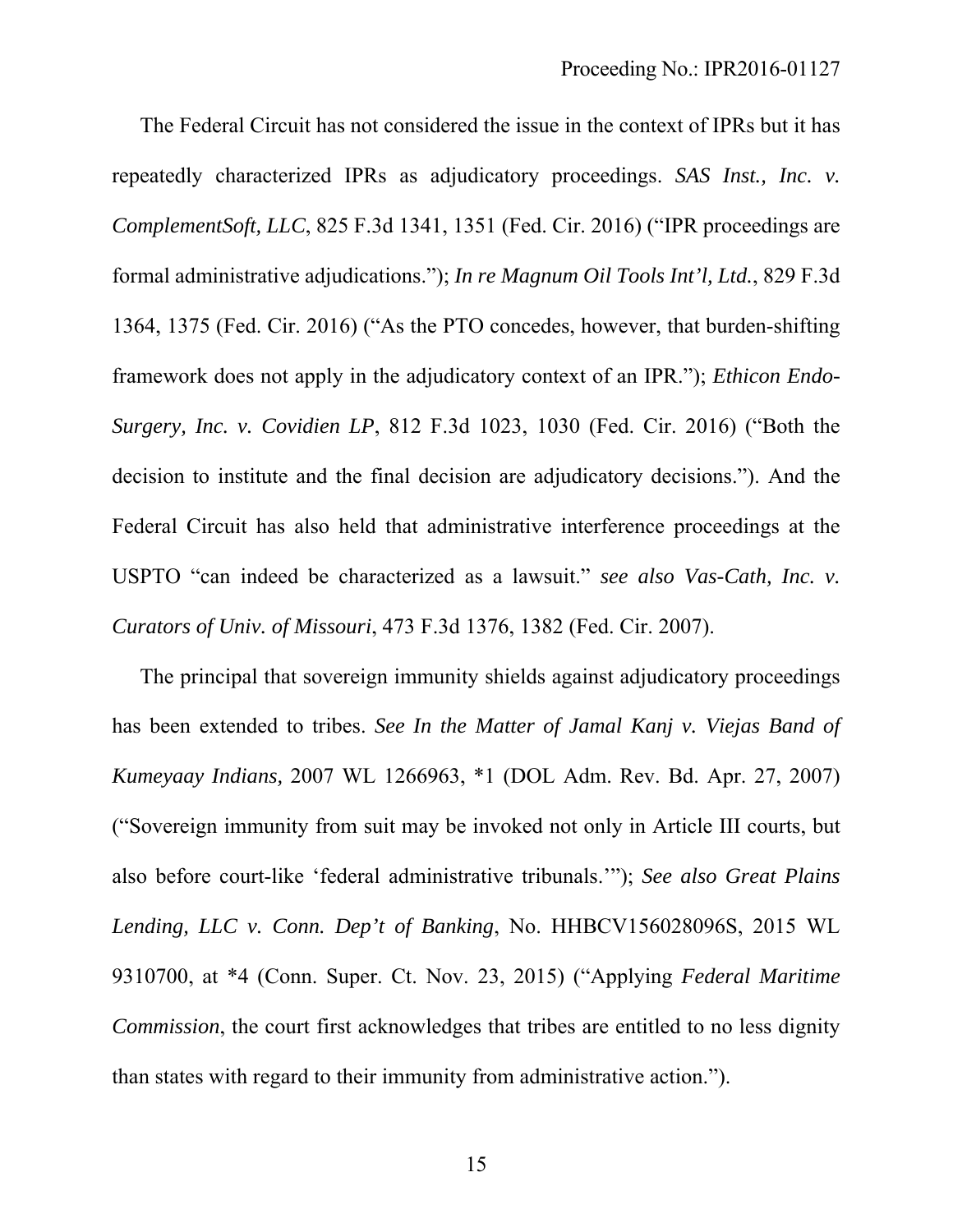Tribes have successfully raised sovereign immunity in many different administrative settings. *See*, *e.g.*, *In the Matter of Tammy Stroud v. Mohegan Tribal Gaming Authority*, 2014 WL 6850018, at \*2-3 (DOL Admin Rev. Bd. Nov. 26, 2014) (dismissal of claim on immunity grounds); *Alhameed v. Grand Traverse Resort & Casino,* 10 OCAHO 1126 (DOJ Exec Office for Hearing Review Sept. 25, 2008) (tribe could assert immunity in administrative hearing); *In the Matter of Private Fuel Storage*, 56 N.R.C. 147, 159 (Oct. 1, 2002) ("All parties appear to share the common ground that, as a general rule, federal agencies and adjudicators lack power to oversee sovereign Indian tribal matters.").

Thus, tribal sovereign immunity applies to *inter partes* review proceedings.

### **C. This Case Cannot Proceed Without the Tribe.**

This case cannot proceed without the Tribe because (1) the Tribe is an indispensable party under both the Board's identity-of-interests test first articulated in *Neochord* and the four factor test for Federal Rule of Civil Procedure 19 and (2) Allergan, as a field-of-use licensee, lacks authority under the statutory scheme to participate in these proceedings.

# **1. The Tribe is an indispensable party under the Board's identity-ofinterests test.**

This Board does not have the option of proceeding in the absence of the Tribe because Allergan and the Tribe do not have identical interests, and Allergan cannot represent the Tribe in its absence. EX. 2087; s*ee Neochord* at 19 (citing *A123 Sys.*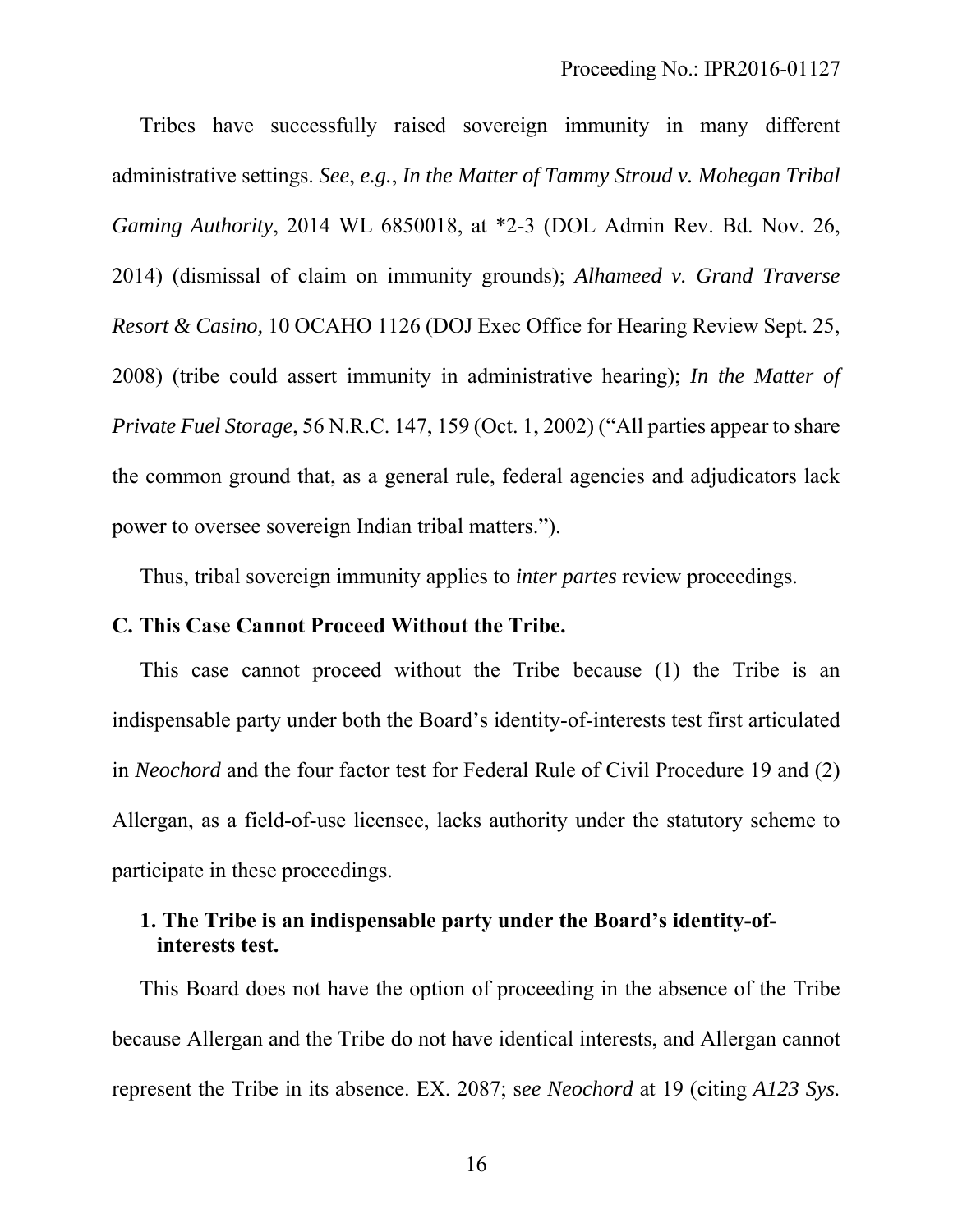*Inc. v. Hydro-Quebec*, 626 F.3d 1213, 1217 (Fed. Cir. 2010)); *see Reactive* at 15 (citing *A123 Sys.*, 626 F.3d at 1221).

In *A123 Sys.*, the Federal Circuit noted the lack of identical ownership as a basis to find indispensibility, stating "a patent should not be placed at risk of invalidation by the licensee without the participation of the patentee." *A123 Sys.*, 626 F3d at 1221. This holding was followed by the Board in both *Neochord* and *Reactive* and underpins the Board's identity-of-interests test. *See Neochord* at 19; *Reactive* at 15.

In *Reactive*, the Board assessed the identity of interests of the parties to determine whether the case could go forward in the absence of a sovereign co-owner of the patents. The Board found that identity of interests is at its highest when "the parties at issue are patent owners, when all of the patent owners except the absent sovereign are present in the action, and when all of the present patent owners are represented by the same legal counsel." *Reactive* at 15. That is not the case here. Allergan is not a co-owner and the Tribe is represented by its own independent counsel. Paper 63 in IPR2016-01127.

Moreover, the Tribe transferred to Allergan less than "substantially all" rights to the Patents-at-Issue. *See Neochord* at 18-19; *A123 Sys.*, 626 F.3d at 1217. The Tribe granted Allergan a field-of-use license limited to "all FDA-approved uses in the United States." EX. 2087 at  $\S$  2.1. The Tribe retained all other fields of use, "including the right to use and practice the Licensed Patents for research, scholarly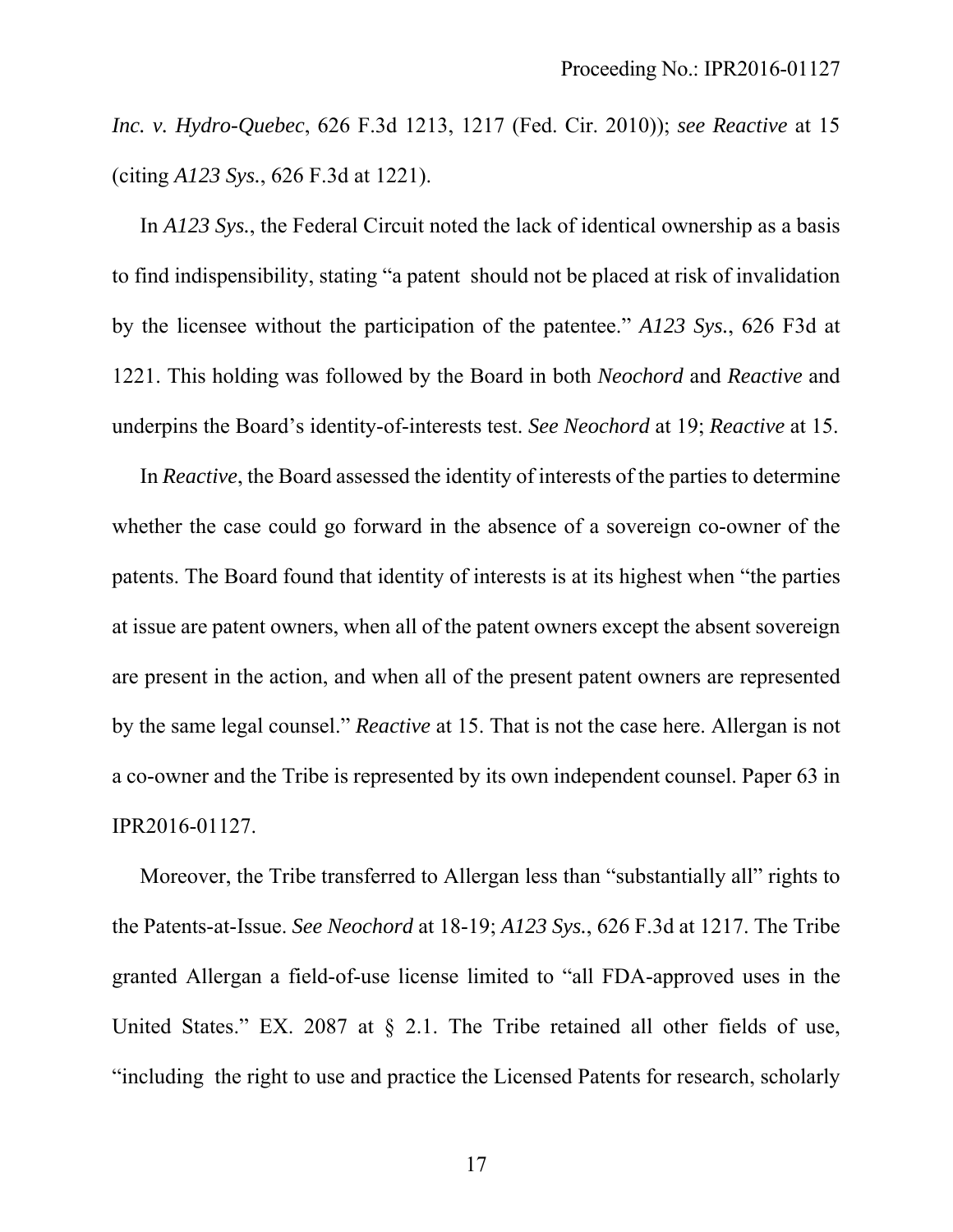use, teaching, education, patient care incidental to the forgoing, sponsored research for itself and in collaborations with Non-Commercial Organizations." *Id.* at § 2.4.

The Tribe also retained the first right to sue third parties outside of Allergan's field-of-use for infringement. *Id.* at § 5.2.3. The Tribe has the right to sue third parties in Allergan's field-of-use if Allergan declines to do so. § 5.2.2. And the Tribe keeps the proceeds from any such suit. *Id.* at § 5.2.5 Allergan must consider the Tribe's reasonable input when Allergan sues infringers in its field-of-use. *Id.* at § 5.2.2. The Tribe also must pre-approve all settlements relating to the Patents-at-Issue. *Id.* at § 5.2.4.

Additionally, Allergan must pay the Tribe quarterly royalties of \$3,750,000 for its field-of-use license. *Id.* at § 4.2. Allergan may not assign its rights (except to a successor) without the Tribe's prior written consent. *Id.* at § 10.3. And the Tribe may control the prosecution and maintenance of the Patents-at-Issue if Allergan elects not to. *Id.* at § 5.1.3.

Therefore, the Tribe has retained far greater rights to the Patents-in-Suit than the University of Maryland retained in *Neochord*, where the Board held that the University was an indispensable party. *Neochord* at 19.

While the different interests of Allergan and the Tribe should be a sufficient basis to find that this proceeding cannot proceed in the Tribe's absence, courts also "generally afford sovereigns 'heightened protection' if a lawsuit poses 'a potential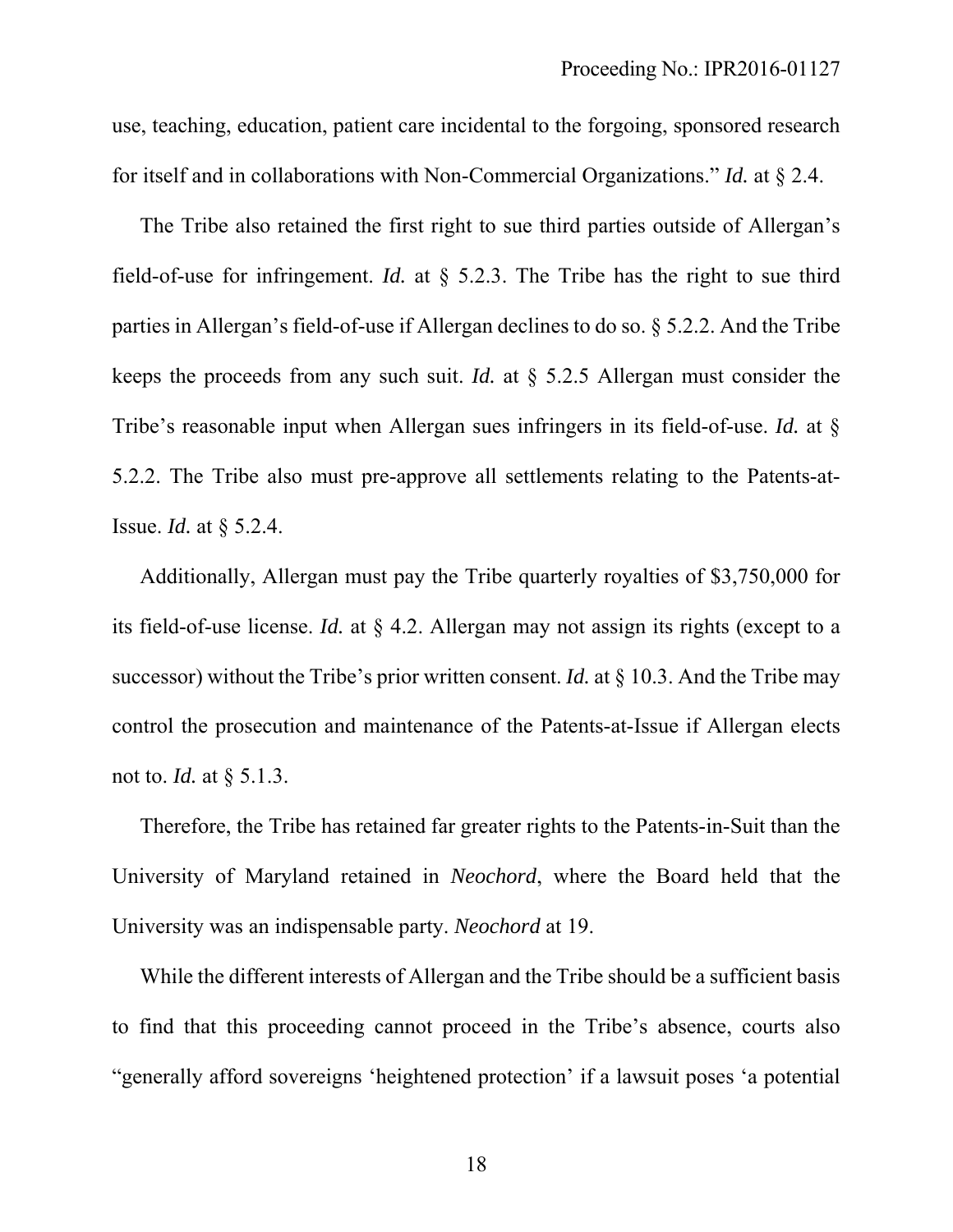of injury to the sovereign's interest.'" *Klamath Tribe Claims Comm. v. United States*, 106 Fed. Cl. 87, 95 (2012), *aff'd sub nom.* 541 F. App'x 974 (Fed. Cir. 2013).

The Tribe, as a sovereign nation, has a duty to its government and its members. It has a duty to protect its sovereignty, economic interests, and the integrity of the Tribe as a Nation. The royalties the Tribe will receive from Allergan are an important part of the Tribe's economic diversification strategy. Specifically, these royalties will allow the Tribe to address some of the chronically unmet needs of the Akwesasne community, such as housing, employment, education, healthcare, cultural, and language preservation.

The Board cannot strip the Tribe of this critical revenue stream in the Tribe's absence. *See Jamul Action Committee v. Chaudhuri,* 200 F. Supp. 3d 1042, 1050 (E.D. Cal. 2016) ("[T]he Tribe's interests in its status, its sovereignty, its beneficial interests in real property, and its contractual interests cannot be adjudicated without its formal presence.").

 Most importantly, the Tribe has an interest in protecting its immunity. "The Tribe's interest … in its sovereign right not to have its legal duties judicially determined without consent" is an interest that Allergan simply cannot protect. *Enter. Mgmt. Consultants Inc v. United States*, 883 F.2d 890, 894 (10th Cir. 1989) (the U.S. could not sufficiently protect a tribe's interest in its immunity); EX. 2087 at § 5.1.2 ("Licensor shall have sole and exclusive control over the means and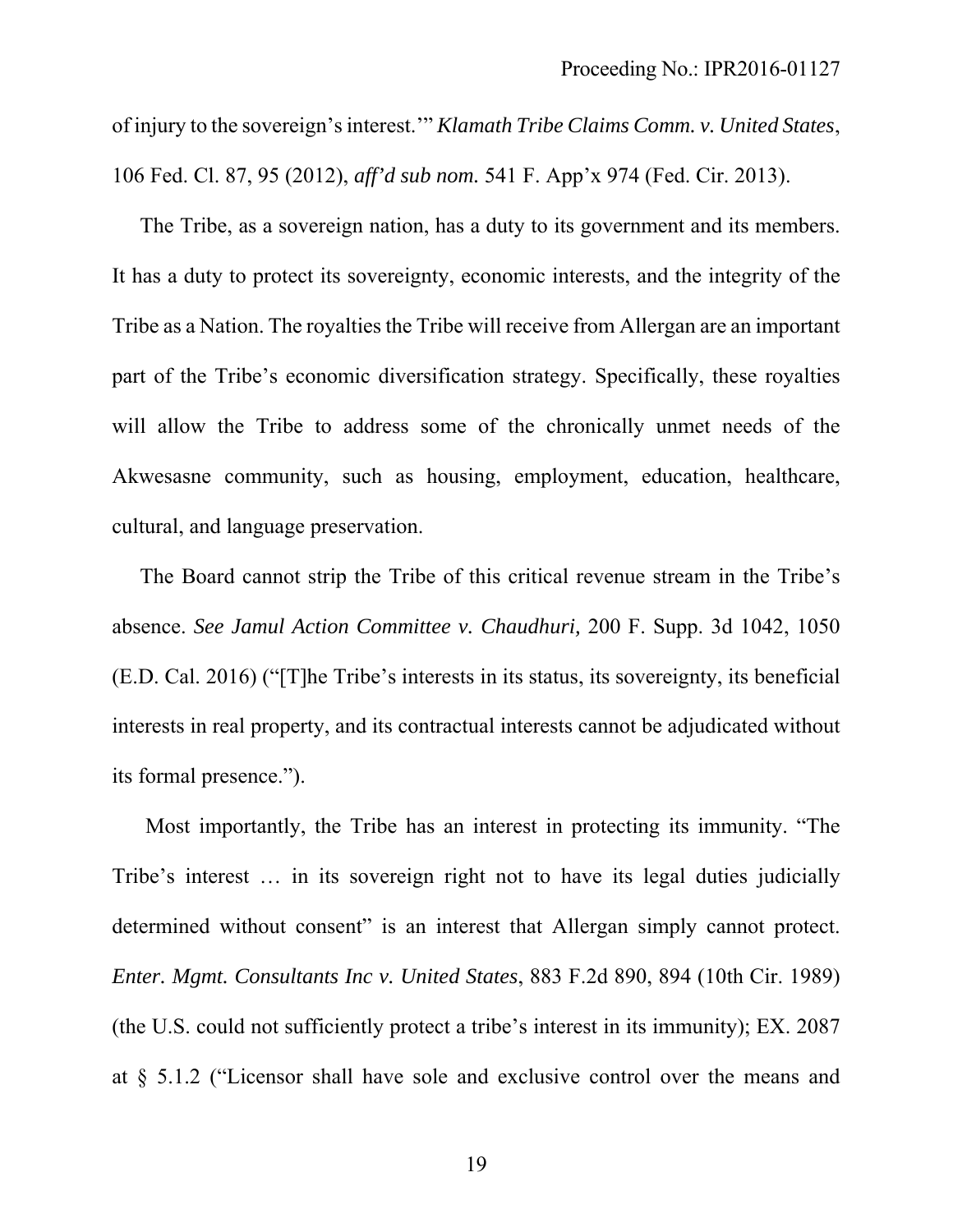manner in which its sovereign immunity is asserted or waived.").

By contrast, Allergan owes a fiduciary duty to its shareholders, not the Tribe. When a party "has a 'broad obligation' to serve many people, that party generally does not share a sufficient interest with an absent tribe" to represent it. *Union Pac. R.R. Co. v. Runyon*, No. 3:17-cv-00038-AA, 2017 WL 923915, at \*5 (D. Or. Mar. 8, 2017).

## **2. The Tribe is an indispensable party under F.R.C.P. 19.**

As this Board explained in *Reactive*, the Federal Rules of Civil Procedure do not apply. However, the four factors set forth in Rule 19(b) have served as a touchstone for analyzing whether a proceeding may move forward without a non-consenting sovereign party. The four factors are: (1) the extent to which a judgment rendered in the person's absence might prejudice that person or the existing parties; (2) the extent to which any prejudice can be lessened or avoided by protective provisions in the judgment, the shaping of relief, or other measures; (3) whether a judgment rendered in the person's absence will be adequate; and (4) whether the plaintiff will have an adequate remedy if the action is dismissed for non-joinder. *A123 Sys.,* 626 F.3d at 1220. Three of these factors weigh heavily in favor of prohibiting this case from proceeding in the Tribe's absence, and the fourth is, at worst, neutral.

### **a. Significant weight must be given to the Tribe's sovereignty.**

Preliminarily, the Board must afford significant weight to the Tribe's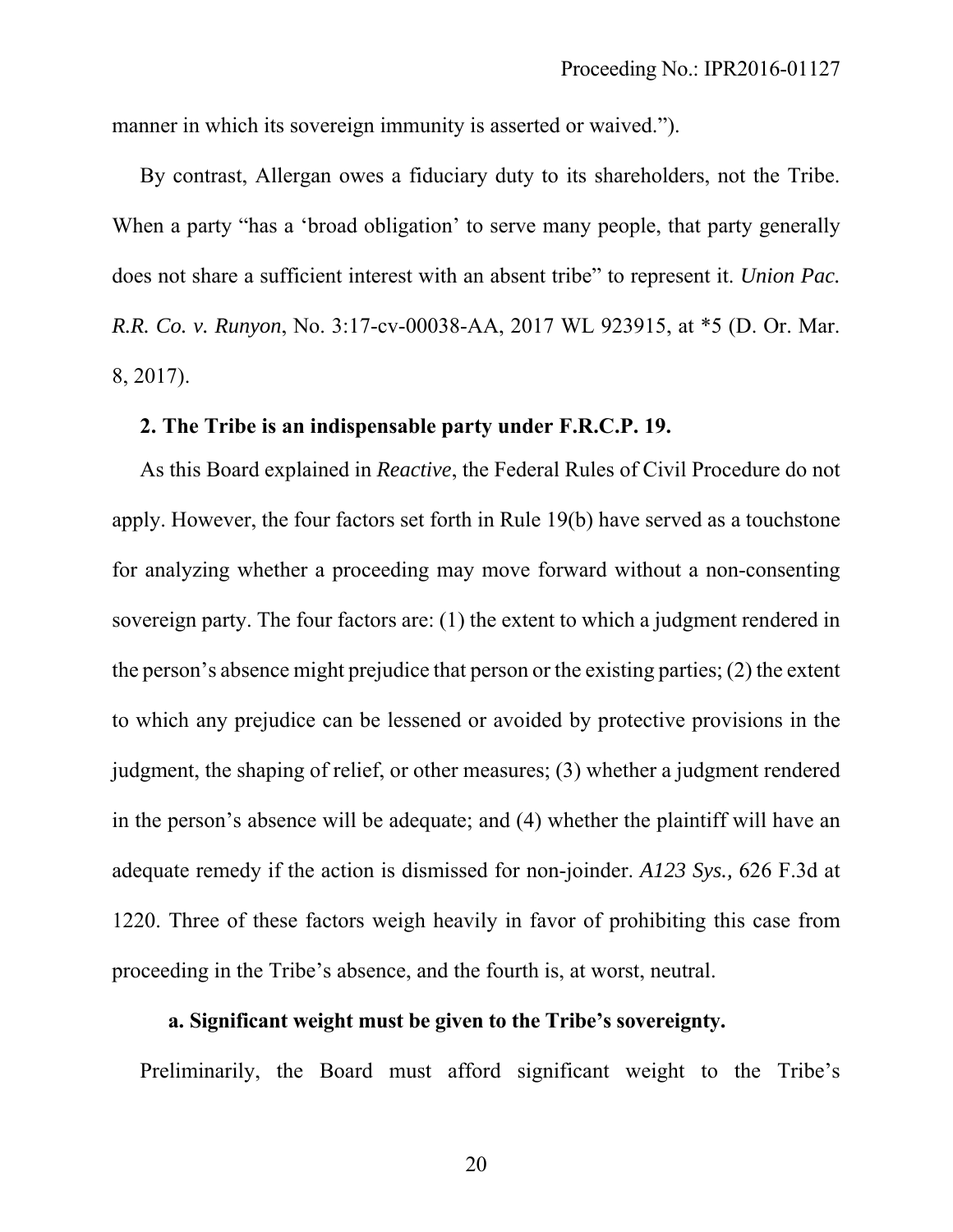"compelling claim of sovereign immunity." *See Republic of Philippines v. Pimentel*, 553 U.S. 851, 869 (2008) (holding that the lower courts erred in their analysis of Rule 19(b)'s first factor by "not accord[ing] proper weight to the compelling claim of sovereign immunity"). In *Pimentel*, the Supreme Court held that "[a] case may not proceed when a required-entity sovereign is not amenable to suit … where sovereign immunity is asserted, and the claims of the sovereign are not frivolous, dismissal of the action must be ordered where there is a potential for injury to the interests of the absent sovereign." *Id.*at 867; *see also Mesa Grande Band of Mission Indians v. United States*, 121 Fed. Cl. 183, 191 (2015). This rule holds even if there is no alternative forum. *Pimentel*, 553 U.S. at 872.

When a tribe is immune from suit, there is "very little need for balancing Rule 19(b) factors because immunity itself may be viewed as the compelling factor." *White v. Univ. of Cal.,* 765 F.3d 1010, 1028 (9th Cir. 2014) (internal quotes omitted). There is a "strong policy that has favored dismissal when a court cannot join a tribe because of sovereign immunity." *Klamath Tribe Claims Comm.,* 106 Fed. Cl. at 95. That "[t]he dismissal of this suit is mandated by the policy of tribal immunity. ... turns on the fact that society has consciously opted to shield Indian tribes from suit without congressional or tribal consent." *Enter. Mgmt. Consultants, Inc.*, 883 F.2d at 894; s*ee also Am. Greyhound Racing, Inc. v. Hull,* 305 F.3d 1015, 1024-25 (9th Cir. 2002).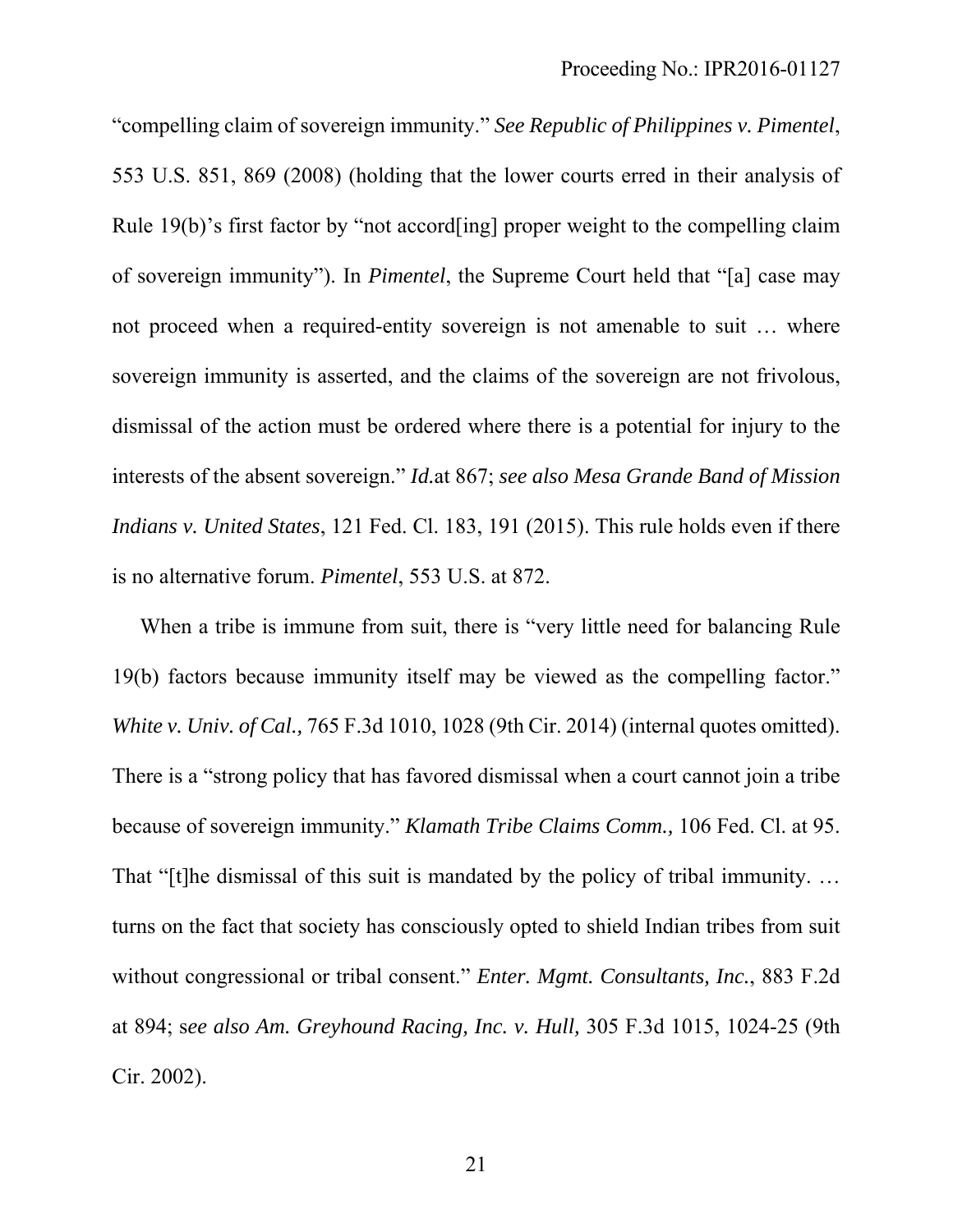The Tribe's sovereignty must be given significant, if not dispositive, weight.

## **b. The Tribe will be prejudiced if the case proceeds in its absence.**

Under the first factor, the Tribe would be significantly prejudiced if the Board were to allow the case to continue. In *University of Utah v. Max-Planck-Gesellschaft Zur Forderun-der Wissenschaften,* 734 F.3d 1315,1327 (Fed. Cir. 2013), the Federal Circuit held a sovereign party was not indispensable largely based on its conclusion that the remaining party could represent the sovereign's interest thereby mitigating prejudice.

As explained above, while Allergan and the Tribe share "the same overarching goal of defending the patents' validity," their interests are not identical. *A123 Sys.*, 626 F.3d at 1221. Allergan is a field-of-use licensee. EX. 2087 at § 2.1 (license limited to "FDA-approved" field of use). Claim constructions that might serve its interests in obtaining infringement judgments against Petitioners may conflict with the Tribe's interests in subject matter not licensed to Allergan and may also conflict with the Tribe's desire to not risk the validity of the Patents-at-Issue. *See A123 Sys.*, 626 F.3d at 1221.

And the Tribe has a significant property interest (the patents and royalty stream) at stake which cannot be adjudicated in its absence. *See Jamul Action Committee*, 200 F. Supp. 3d at 1050; *Quileute Indian Tribe v. Babbitt*, 18 F.3d 1456, 1460 (9th Cir. 1994) (potential for tribe to lose property interest renders tribe indispensable).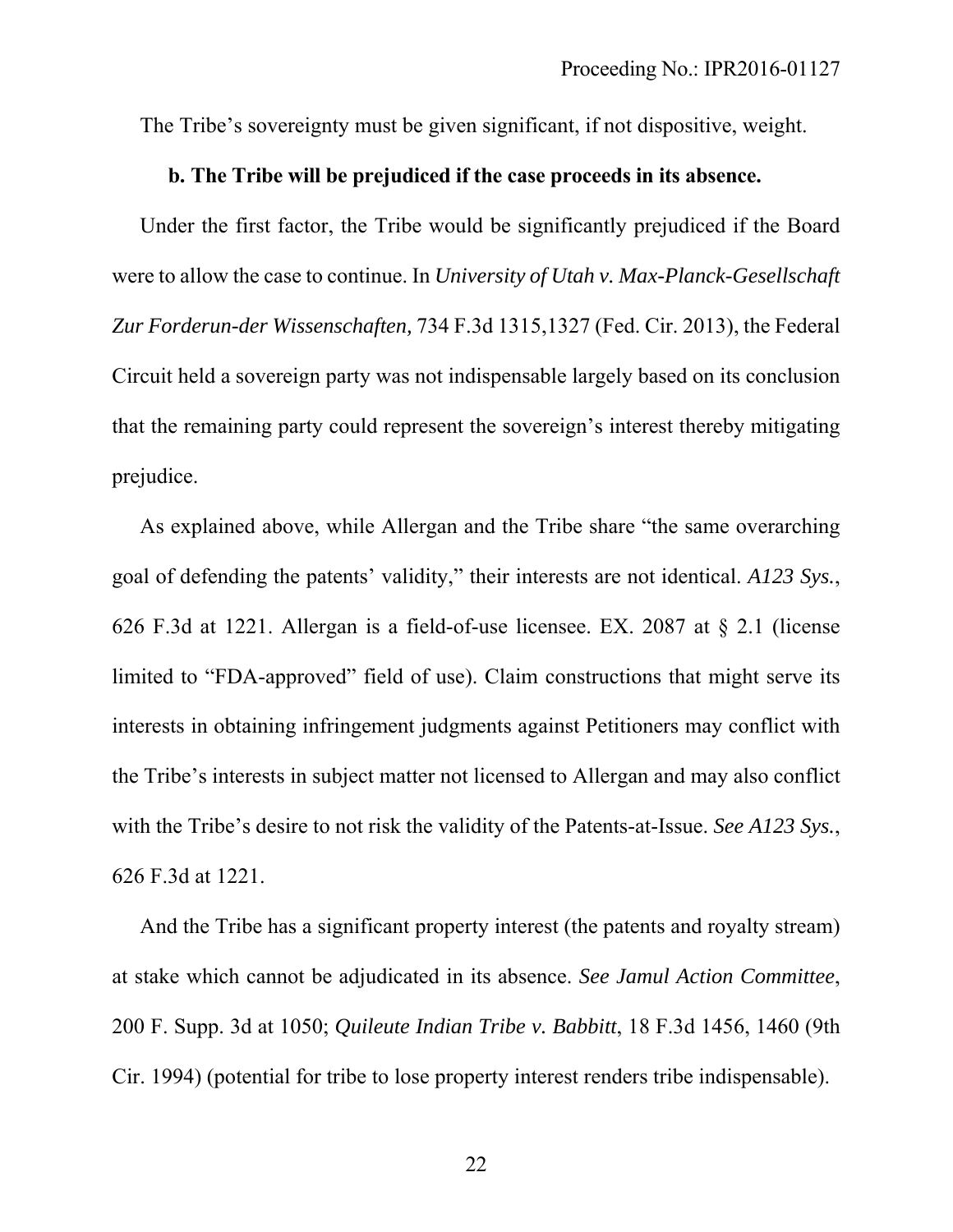Further, it has been held that if a contract or lease is to be voided, all parties are deemed indispensable to avoid prejudice. *U.S. ex rel. Hall v. Tribal Development Corp*., 100 F.3d 476, 479 (7th Cir. 1996). "No procedural principle is more deeply imbedded in the common law than that, in an action to set aside a lease or a contract, all parties who may be affected by the determination of the action are indispensable." *Lomayaktewa v. Hathaway,* 520 F.2d 1324, 1325 (9th Cir.1975). A finding that the Patents-at-Issue are invalid will, in effect, terminate the Tribe's License Agreement with Allergan because its term ends if the claims of the Patents-at-Issue are "rendered invalid in a non-appealable final judgment." EX. 2087 at § 9.1.1.

So the Tribe has a direct interest in the validity of its patents and it will be directly impacted if this Board proceeds to the merits of this action. The Tribe has a direct interest in the royalties related to these patents and cancellation would significantly impact the Tribe's business interest and more broadly, its efforts at economic development to benefit its community. *Lomayaktewa,* 520 F.2d at 1326-27 (Tribe's interest in royalties under lease and potential for cancellation that would impact tribal community was sufficient to support finding of prejudice and indispensability).

### **c. Injury to the Tribe cannot be mitigated.**

The conclusion that the Tribe is indispensable is strongly supported by the second factor because these prejudices to the Tribe cannot be mitigated by protective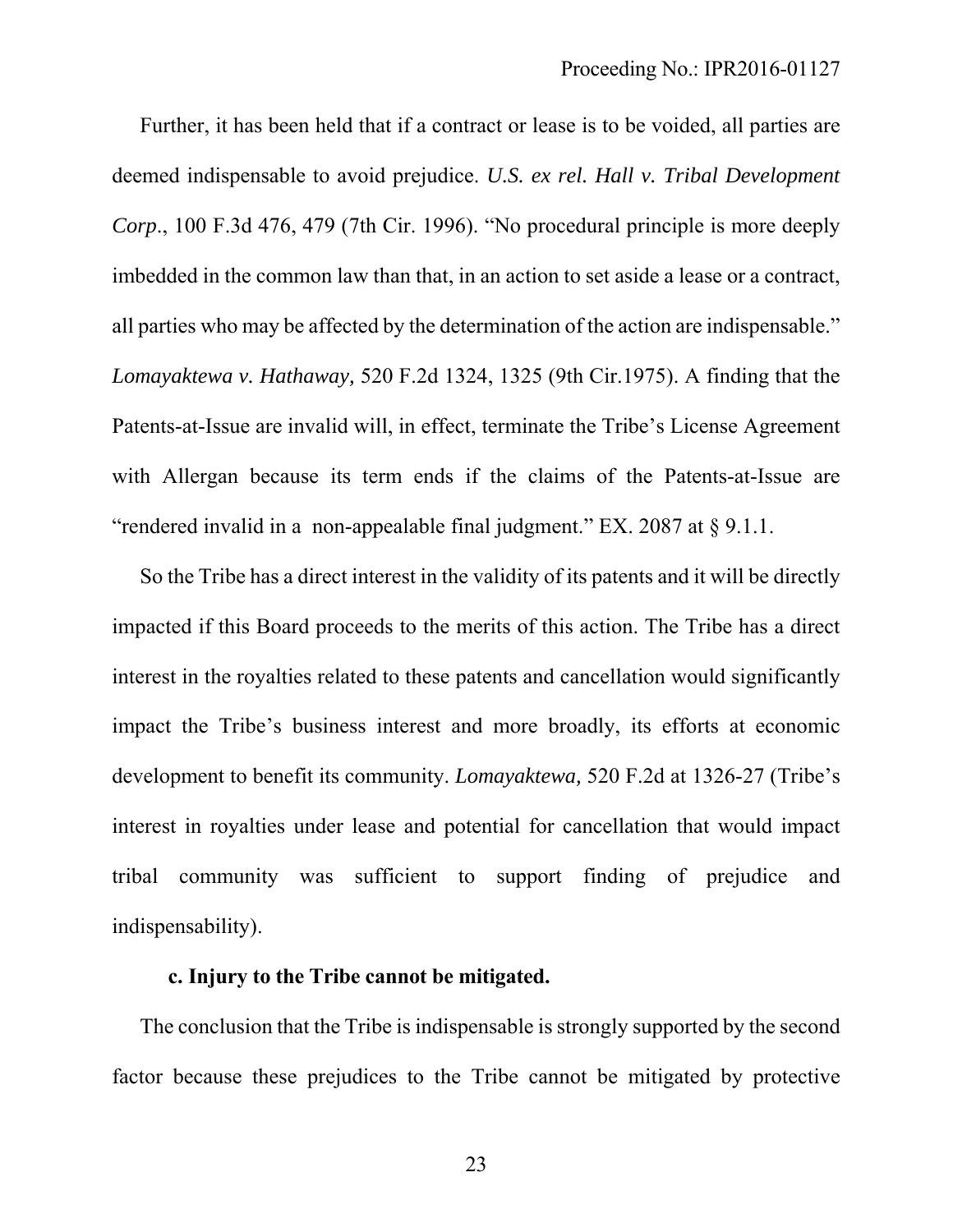provisions in the judgment. The Board's judgment is binary: the claims are patentable or not patentable. There is nothing to mitigate.

### **d. The Petitioners have an adequate remedy in District Court.**

Finally, the fourth factor also weighs heavily against proceeding without the Tribe because the Petitioners have an adequate remedy if this action is dismissed for non-joinder. The Petitioners can and have challenged the validity of the Patents-at-Issue in a recently completed five-day bench trial in the Eastern District of Texas. Petitioners challenged the validity of the Patents-at-Issue based on improper inventorship, anticipation, obviousness, obviousness-type double patenting, and lack of enablement. EX. 2097. Those grounds are more extensive than the grounds available in these proceedings, which is limited to invalidity "under section 102 or 103 and only on the basis of prior art consisting of patents or printed publications." 35 U.S.C. § 311(b). Petitioners have had and will continue to have their day in district court. The Tribe will not assert sovereign immunity in the Eastern District of Texas case. EX. 2087 at §5.2.2. So dismissing this case does not deprive Petitioners of an adequate remedy; it only deprives them of multiple bites at the same apple.

# **3. Allergan lacks authority under the statutory scheme to continue to participate in these proceedings.**

Allergan lacks authority under the statutory scheme to continue to participate in these IPRs. In an IPR proceeding, the authorizing statutes and regulations identify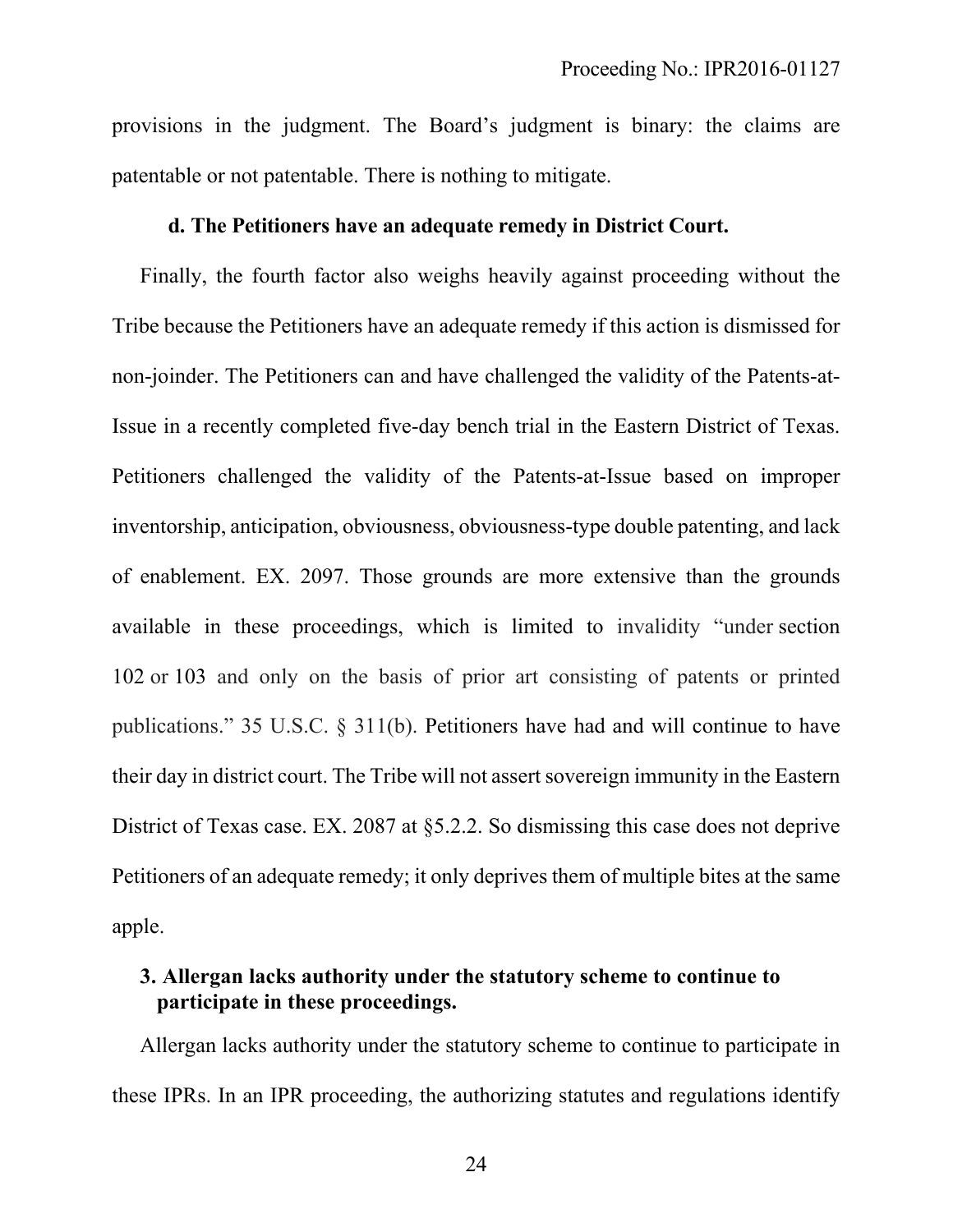only two classes of allowable participants: patent owners and petitioners. *See* 35 U.S.C. §§ 311-319 (petitioners and patent owners only parties authorized to take any actions); *and* 37 C.F.R. §§ 42.100-41.123 (same). Allergan is no longer a member of either class, so it is not authorized to continue to participate in these proceedings under the applicable statutes and regulations. Unlike constitutional standing in the federal courts, administrative standing is determined solely by the language of the statutes and regulations authorizing the administrative hearing, and not by Article III. *See Coach Servs., Inc. v. Triumph Learning LLC*, 668 F.3d 1356, 1376 (Fed. Cir. 2012) ("[F]or an agency such as the PTO, standing is conferred by statute."); *Ritchie v. Simpson*, 170 F.3d 1092, 1095 (Fed. Cir. 1999) ("[T]he starting point for a standing determination for a litigant before an administrative agency is not Article III, but is the statute that confers standing before that agency."); *Koniag, Inc., Vill. of Uyak v. Andrus*, 580 F.2d 601, 614 (D.C. Cir. 1978) (same).

### **V. CONCLUSION**

These consolidated proceedings must be dismissed because the Patent Owner, Saint Regis Mohawk Tribe, is an indispensible, non-consenting sovereign. The Tribe has retained substantial rights in the Patents-at-Issue, its interests cannot be adequately represented by its field-of-use licensee, Allergan, and Allergan lacks authority to continue to participate in these IPRs. Therefore, the Board must dismiss these proceedings.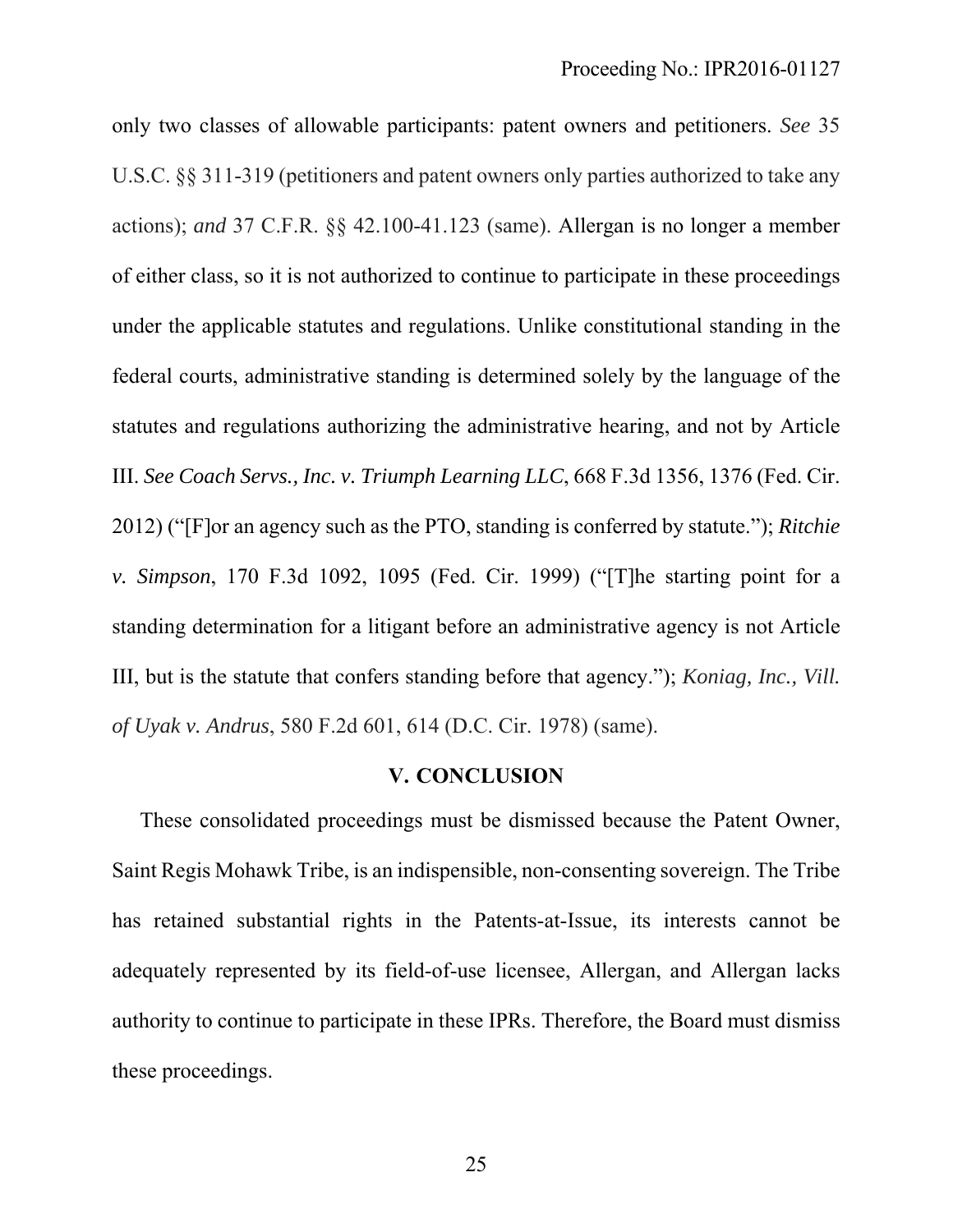Dated: September 22, 2017 Respectfully submitted,

*/Alfonso Chan /*

Alfonso Chan Reg. No. 45,964 achan@shorechan.com Michael Shore\* mshore@shorechan.com Christopher Evans\* cevans@shorechan.com SHORE CHAN DEPUMPO LLP 901 Main Street, Suite 3300 Dallas, TX 75201 Tel: (214) 593-9110 Fax: (214) 593-9111 \*admitted pro hac vice

*Attorneys for Saint Regis Mohawk Tribe*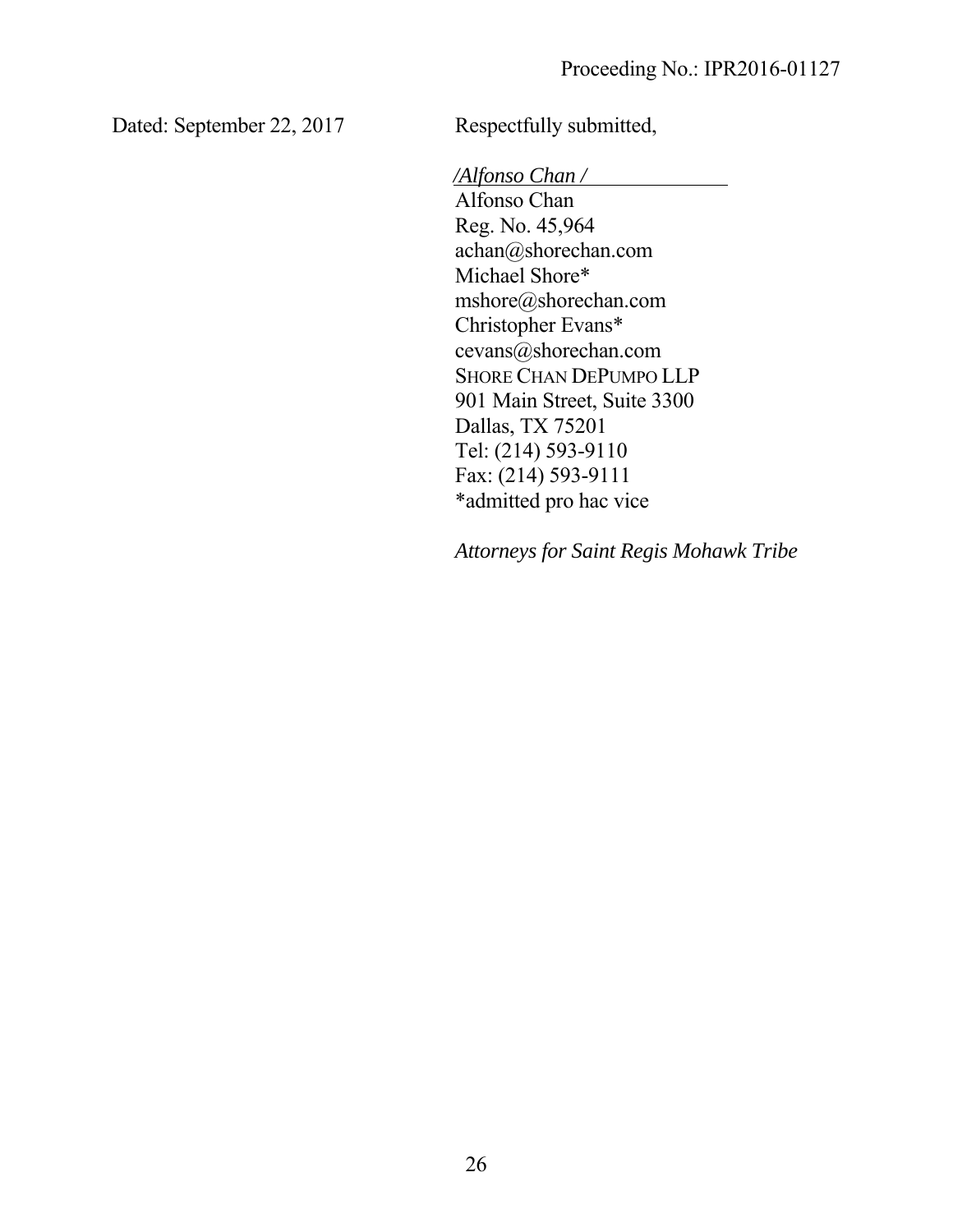# **CERTIFICATE OF SERVICE**

Pursuant to 37 CFR §§ 42.6(e)(4) and 42.205(b), the undersigned certifies that

on September 22, 2017, a complete and entire copy of *Saint Regis Mohawk Tribe's* 

*Motion to Dismiss for Lack of Jurisdiction Based on Tribal Sovereign Immunity and* 

*Exhibits 2091-2103* were provided, via electronic service, to the Petitioner by serving

the correspondence address of record as follows:

Steven W. Parmelee Michael T. Rosato Jad A. Mills Wendy L. Devine Douglas H. Carsten Richard Torczon WILSON SONSINI GOODRICH & ROSATI 701 Fifth Avenue, Suite 5100 Seattle, WA 98104-7036 sparmelee@wsgr.com mrosato@wsgr.com jmills@wsgr.com wdevine@wsgr.com dcarsten@wsgr.com rtorczon@wsgr.com

> Brandon M. White PERKINS COIE LLP 700 13th Street NW Washington DC 20005 bmwhite@perkinscoie.com